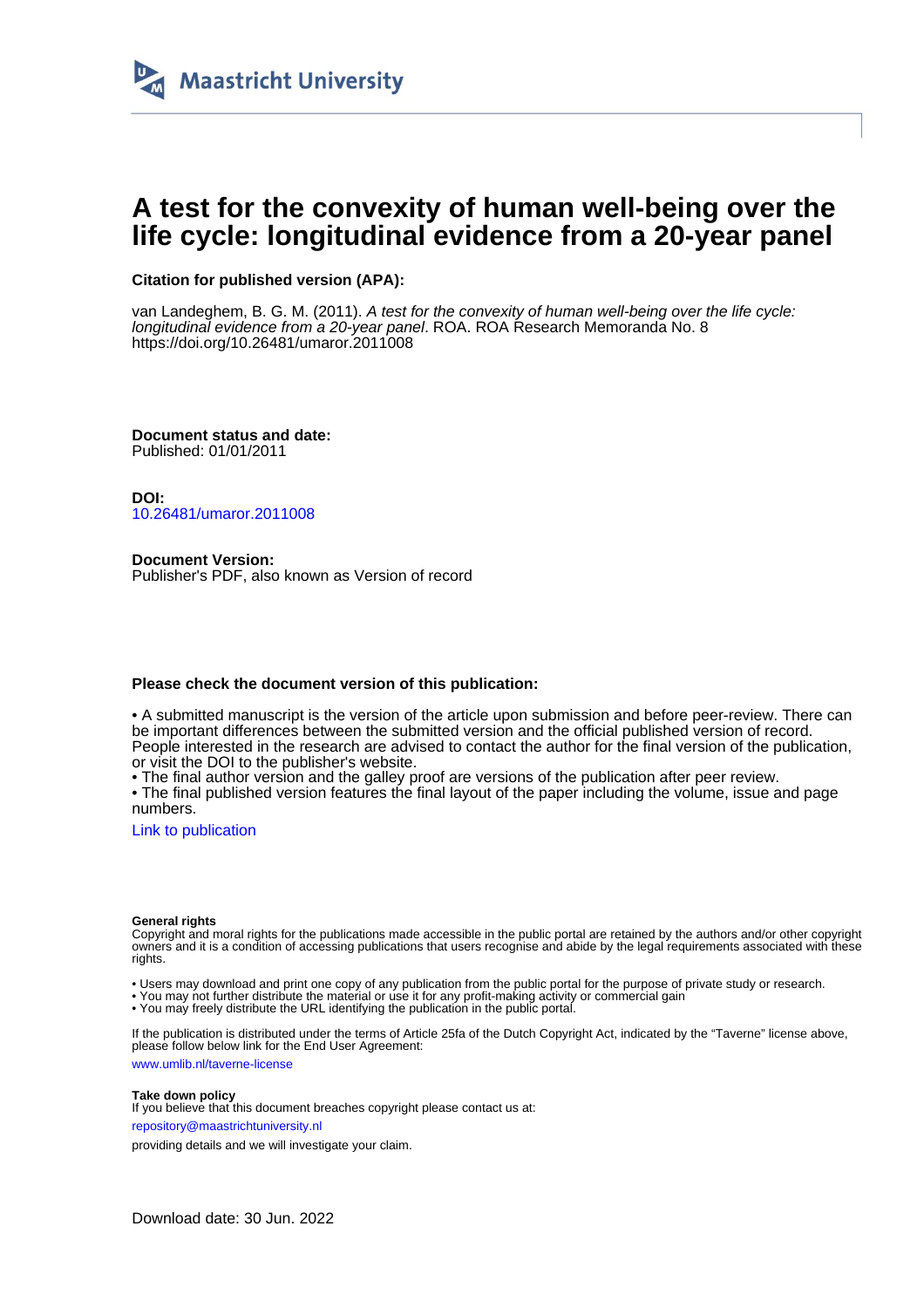**Research Centre for Education and the Labour Market | ROA**

# **A Test for the Convexity of Human Well-Being over the Life Cycle: Longitudinal Evidence from a 20-Year Panel**

Bert van Landeghem

# **ROA Research Memorandum**

ROA-RM-2011/8

**Research Centre for Education and the Labour Market** Maastricht University P.O. Box 616, 6200 MD Maastricht, The Netherlands T +31 43 3883647 F +31 43 3884914

secretary-roa-sbe@maastrichtuniversity.nl www.roa.nl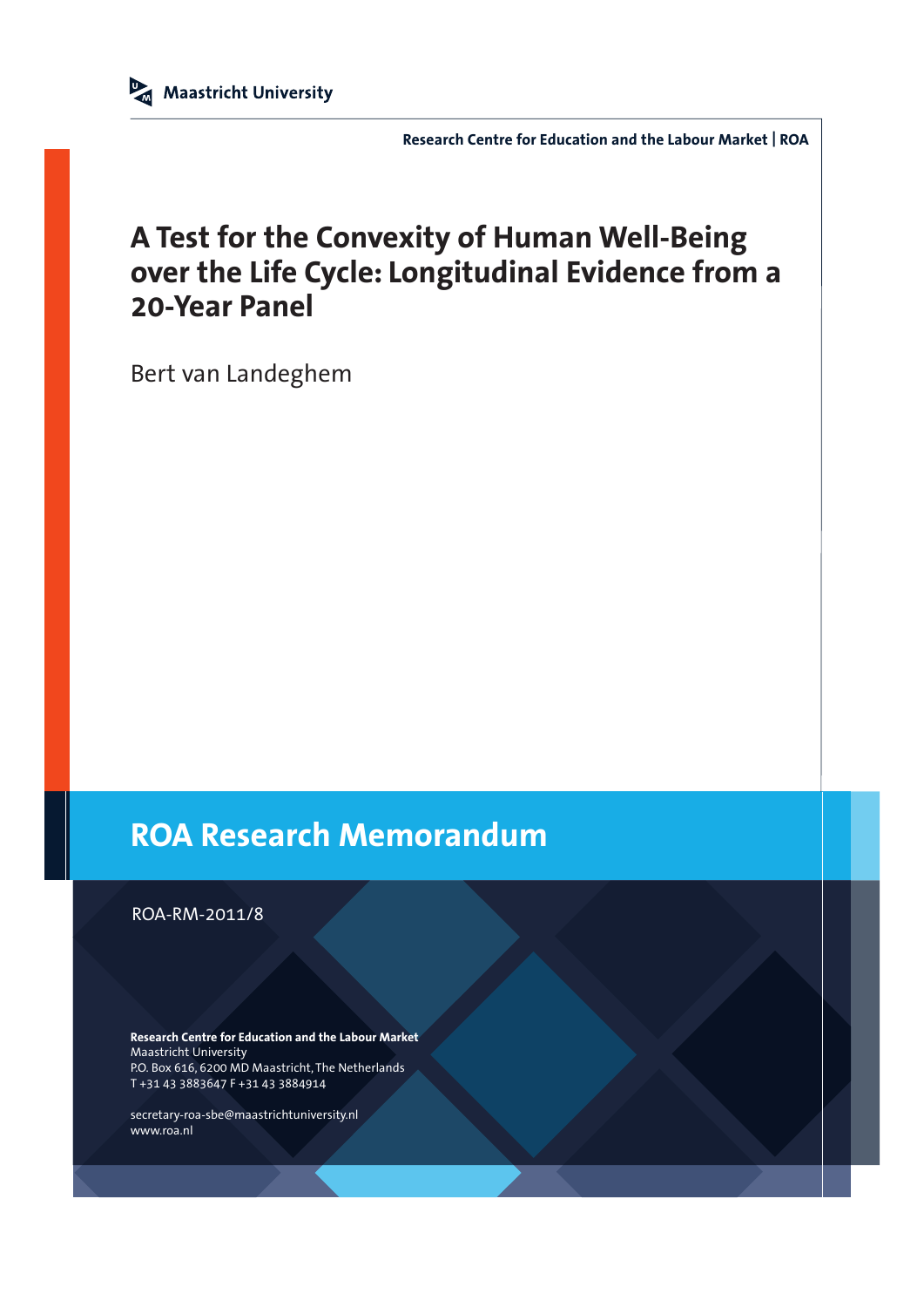# **A Test for the Convexity of Human Well-Being over the Life Cycle: Longitudinal Evidence from a 20-Year Panel**

Bert van Landeghem

ROA-RM-2011/8\* August 2011

**Research Centre for Education and the Labour Market** Maastricht University P.O. Box 616, 6200 MD Maastricht, The Netherlands T +31 43 3883647 F +31 43 3884914

secretary-roa-sbe@maastrichtuniversity.nl www.roa.nl

The ROA Research Memorandum Series was created in order to make research results available for discussion, before those results are submitted for publication in journals.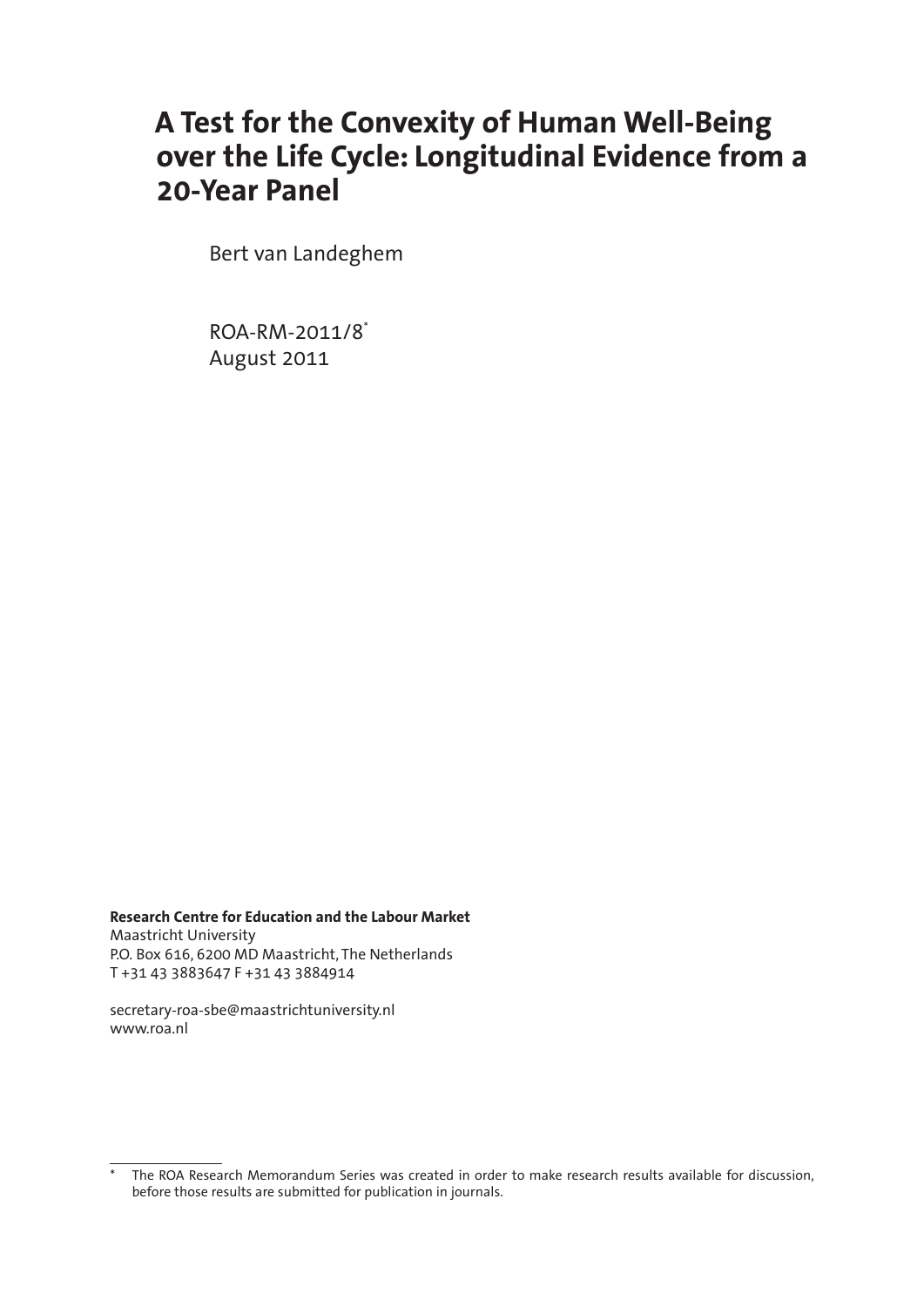### **Abstract**

#### **A Test for the Convexity of Human Well-Being over de Life Cycle: Longitudinal Evidence from a 20-Year Panel\*\***

(Forthcoming in Journal of Economic Behavior and Organization, DOI 10.1016/j. jebo.2011.08.001)

A huge cross-section literature, written by economists and others, argues that human well-being is U-shaped through the life cycle. In many cases this U-shape is robust (with as a well-known exception the pattern evident in some U.S. data sets if few independent variables are included). However, a lively debate is currently ongoing about its true shape. This paper discusses the identication problem of age, time, and cohort effects. It suggests a simple way to interpret estimates of age variables in a first-difference framework. Building on McKenzie's (2006) methodology, the paper shows that no extra assumptions are needed in order to identify the second derivative of well-being to age, i.e. to estimate the changes in changes in the actual age and well-being relationship. An empirical application, using a large German data set, finds that human well-being is convex in age until after midlife, which is approximately consistent with a U-shaped pattern through life, and not with the concave relationship sometimes found in U.S. studies.

JEL Classification: C23, I31, J10 Keywords: Life Cycle Happiness; Subjective Well-Being; Birth Cohorts; Time Periods; U-shape

Bert van Landeghem ROA Maastricht University P.O. Box 616 6200 MD Maastricht The Netherlands b.vanlandeghem@maastrichtuniversity.nl and University of Leuven, LICOS Centre for Institutions and Economic Performance & Department of Economics

<sup>\*\*</sup> For discussions and their interest in my work, I thank conference participants of the 8th International German Socio-Economic Panel Users Conference, the 2008 Well-Being Conference, the 4th Italian Congress of Econometrics and Empirical Economics, and the Royal Economic Society 2011 Conference, as well as seminar participants in Bern, Leuven, Maastricht, Rome, and Warwick. I am grateful to Jo Swinnen, Iwan Barankay, Ruxanda Berlinschi, Chris Boyce, Paolo Casini, Frank Cörvers, Geert Dhaene, Alex Dobson, Nicola Fuchs-Schuendeln, David McKenzie, Alessandra Pelloni, Damiaan Persyn, Jan Sauermann, Thijs Vandemoortele, Christoph Wunder, Jim Ziliak, two anonymous referees, and the editor for feedback and fruitful discussions. I also thank Andrew Oswald for valuable advice at various stages of this project. Finally, sincere thanks go to Anneleen Vandeplas, Erwin Ooghe, and Erik Schokkaert for commenting on the more technical details of this paper. A Rubicon grant from the Dutch Organization for Scientic Research (NWO) facilitated the final revisions of the manuscript.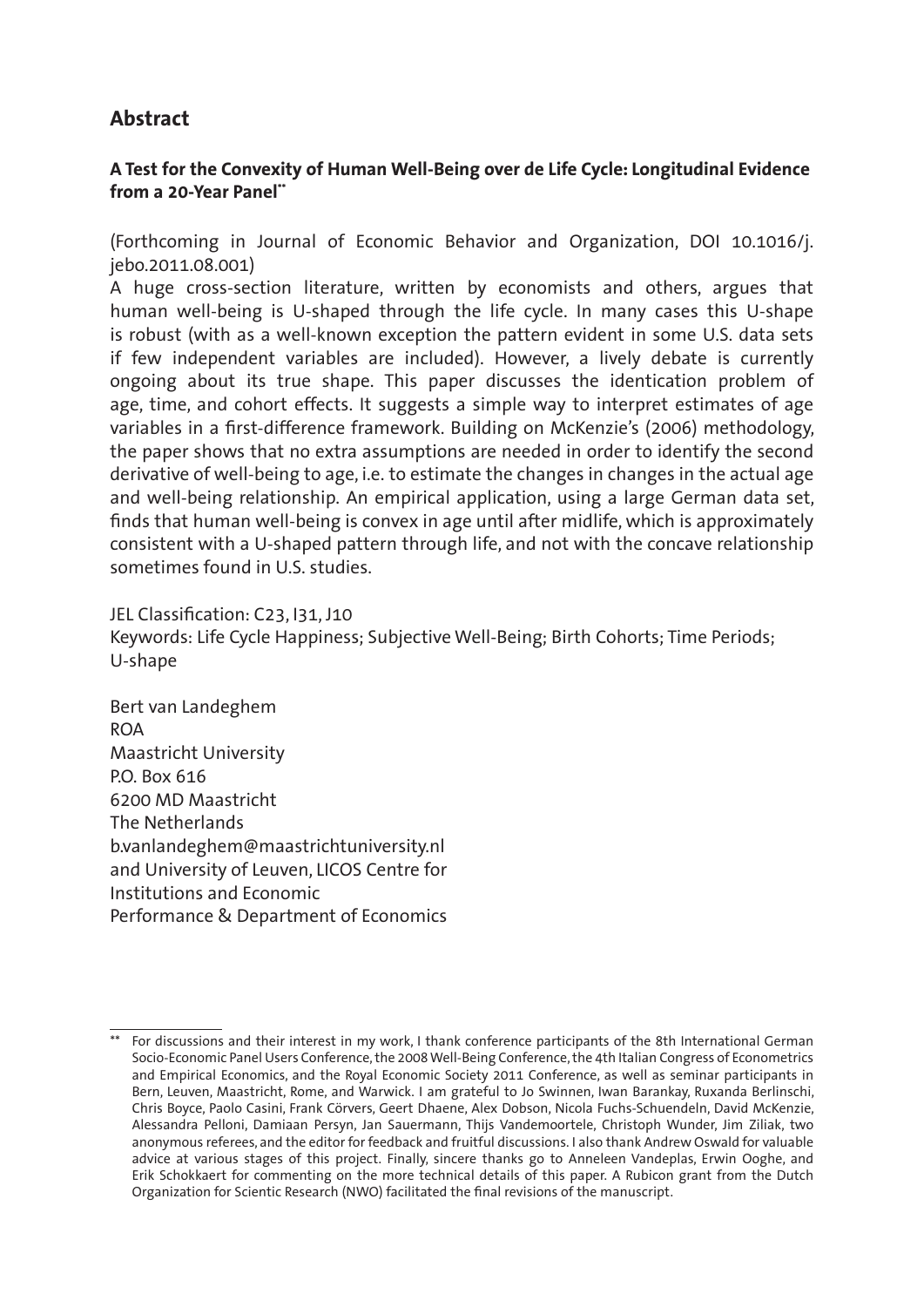### 1 Introduction

What happens to people's happiness as they age? Many researchers have observed a U-shape of subjective well-being<sup>1</sup> in age in cross-section samples, generally bottoming out between the late 30s and early 50s. This pattern has been found both for developed countries (Blanchflower and Oswald, 2004; Clark and Oswald, 1996; Di Tella et al., 2001, 2003; Oswald, 1994; Oswald and Powdthavee, 2007, 2008a,b; Winkelmann and Winkelmann, 1998), as well as for transitioning and developing countries (Fafchamps and Shilpi, 2008; Powdthavee, 2003, 2005; Sanfey and Teksoz, 2007; Senik, 2004). From a psychologist's perspective, Mroczek and Spiro (2005) find that positive affect follows an inverse U-shape over the life cycle. However, their sample only includes individuals from age 40 and above.

During the last decade, a stream of subjective well-being research has emerged in the economics literature addressing a wide variety of questions.<sup>2</sup> Age has often been introduced as a control, and did not obtain much attention as such until recently.<sup>3</sup> Blanchflower and Oswald (2008) document extensive cross-country evidence on the pattern of well-being over the life cycle, finding a U-shaped relationship in nearly all countries after controlling for some standard covariates. In a follow-up study, Blanchflower and Oswald (2009) show that this U-shaped relationship occurs not only when adding standard controls to the regression specification, but also quite commonly emerges in raw data. Some recent research also documents cross-country evidence of a second turning point in life around the age of 75 (Fischer, 2009; Gwozdz and Sousa-Poza, 2010; Mroczek and Spiro, 2005).

Although the U-shape seems to be observable in many countries regardless of the regression specification, public policymakers still may be able to influence the shape of this pattern. Deaton (2010) finds that life satisfaction deteriorates quickly for the elderly in Eastern Europe and the former Soviet Union, while this effect does not seem

<sup>&</sup>lt;sup>1</sup>The terms *happiness, subjective well-being*, and *life satisfaction* are used interchangeably in this paper.

<sup>&</sup>lt;sup>2</sup>See Clark et al. (2008), Di Tella and MacCulloch (2006), Frey and Stutzer (2002), or Graham (2006) for comprehensive overviews.

 $3A$  notable exception is Clark *et al.* (1996), who elaborate extensively on the pattern of job satisfaction over the life cycle in a single cross-section of the British Household Panel Survey.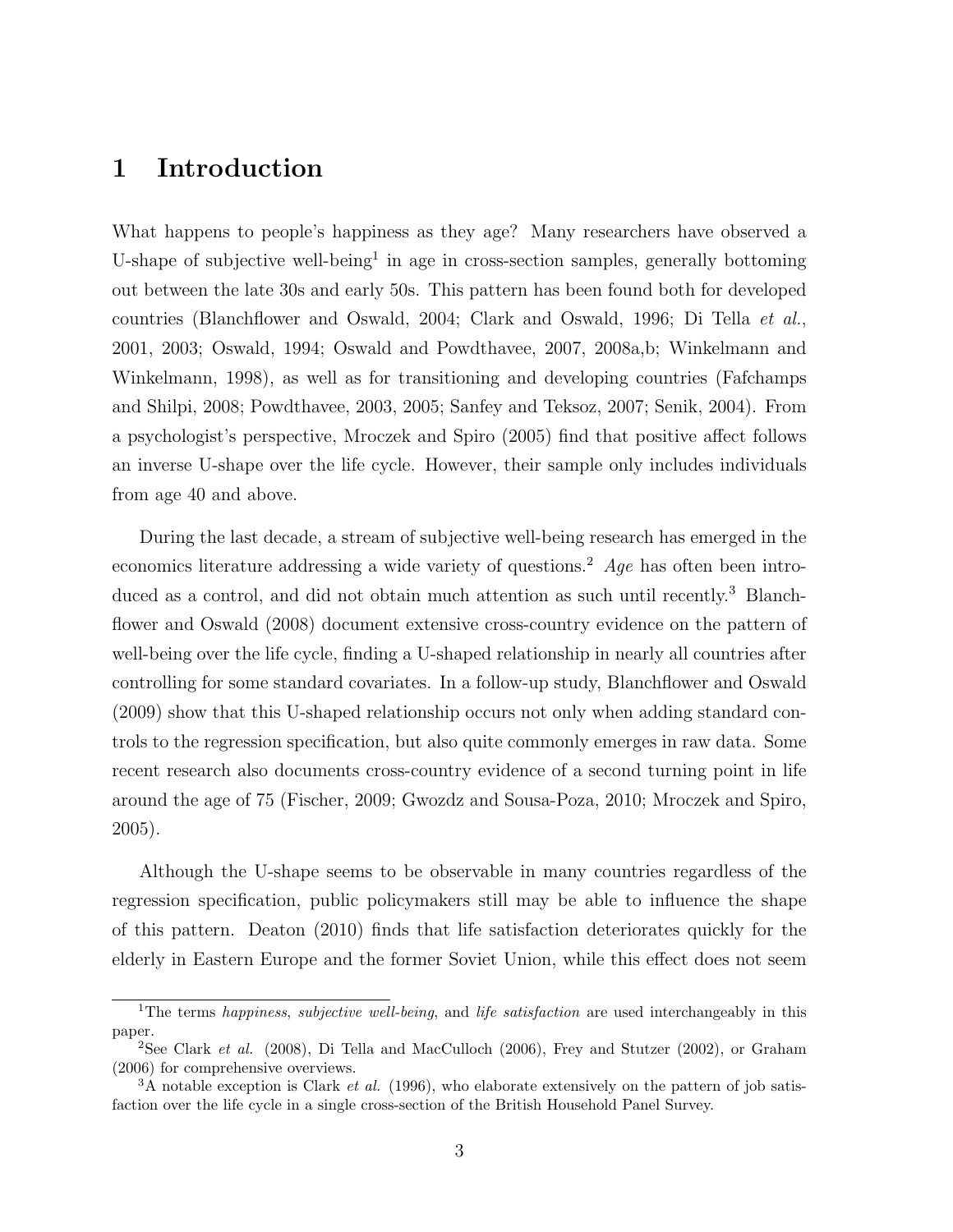to occur (or occurs far less often) for those living in high-income countries. Moreover, it is well-known that the U-shape of well-being over the life cycle in some U.S. data sets only appears distinctly after discounting the effects of income and marital status, and that the pattern is concave and increasing if one does not control for these variables (Easterlin, 2006; Glenn, 2009; Yang, 2008). In data recently collected from 2005 to 2008, however, Oswald and Wu (forthcoming) find that overall life satisfaction is roughly Ushaped in the U.S. in the raw data as well. Using U.S. cross-sectional data from 2008, this pattern is confirmed by Stone *et al.* (2010), who find that the U-shaped pattern is robust to control variables added but is sensitive to the measure of well-being analyzed. While a global measure of well-being and positive hedonic well-being both seem to be U-shaped, the patterns are different for negative hedonic well-being variables. Feelings of stress and anger steeply decline from the age of the early 20s, worries increase during midlife and then decline again, and sadness seems to exhibit a flat pattern over the life cycle.

The recent debate on life cycle happiness has often focussed on whether or not counterfactual analyses are more meaningful than unconditional means (Blanchflower and Oswald, 2008, 2009; Easterlin, 2006; Glenn, 2009). Indeed, as Heckman and Robb (1985) point out, age is a crude proxy for other underlying variables. Some researchers prefer to isolate certain of these underlying variables for conceptual reasons, whereas others prefer to favour the pattern in the raw data. At the same time, another somewhat related concern has been matter for debate, namely, whether or not the observed pattern of well-being over the life cycle could be artificial due to birth cohort (and/or time) effects. For example, it might be possible that well-being is constant over the life cycle but that people born in different years report, on average, a different level of life satisfaction. These differing levels of satisfaction might result from the different circumstances in which they were raised, or even from the application of a different rating scale. Hence, two cohorts might be equally happy but still report a different value of life satisfaction.<sup>4</sup> Authors such as Blanchflower and Oswald (2008, 2009) have already pointed out that longitudinal studies are needed to further investigate this problem. This paper therefore seeks to contribute to the current literature by responding to this need.

<sup>4</sup>The different grading systems at universities around the world can serve as an apt illustration. A mark of 75% would be granted only for very exceptional achievements at a British university, while 85% at an Italian university reflects only moderate performance.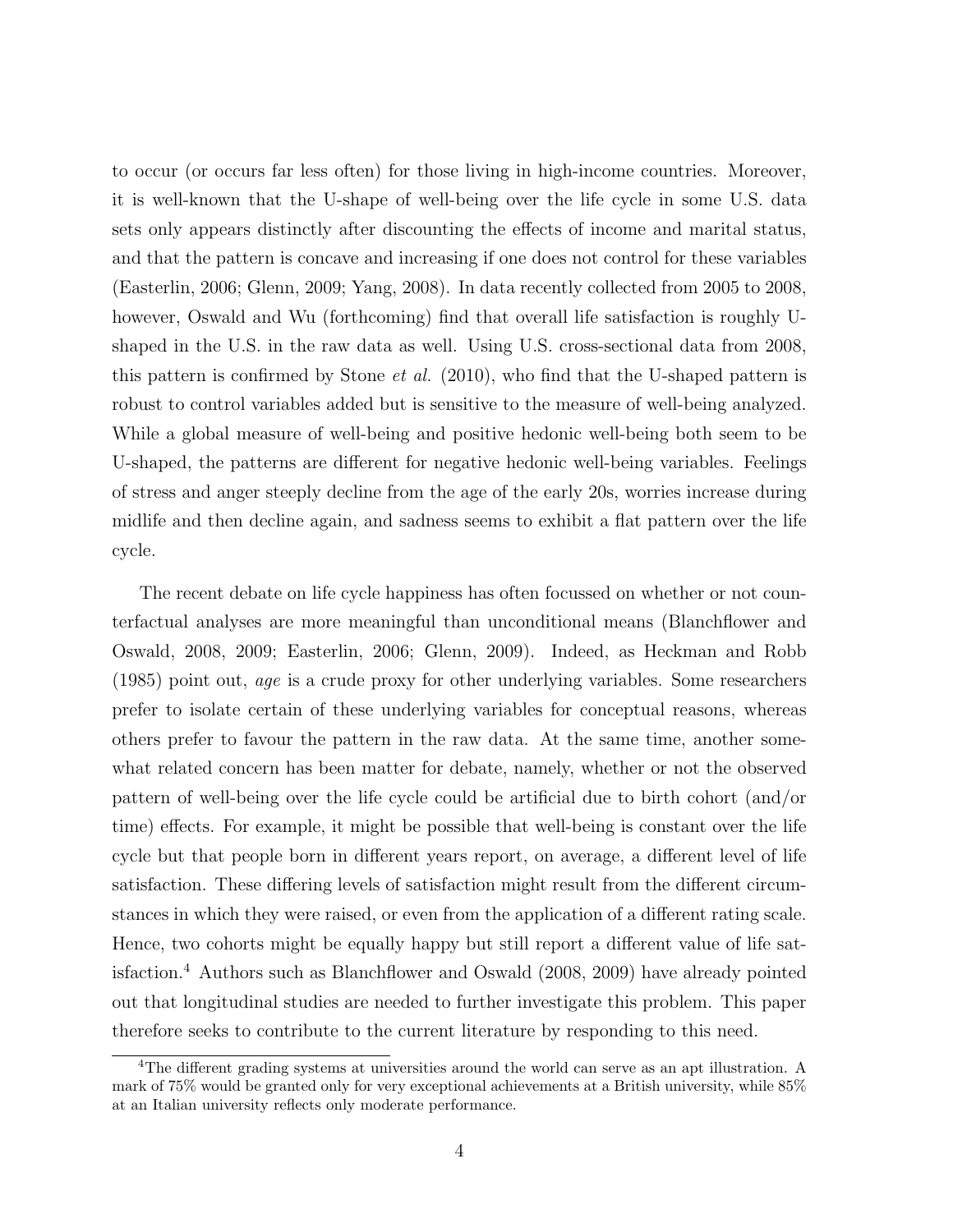Several strategies have been proposed to overcome the multicollinearity between age, time, and birth cohort, and the appropriateness of each proposed strategy will depend on the particular context. Heckman and Robb (1985) propose looking at observables that are expected to drive the effects. However, especially in the subjective well-being literature, it is far from clear which underlying variables would be appropriate and sufficient, and it would be more convenient if the effects could be modeled agnostically. Deaton and Paxson (1994a) have suggested another approach in which they assume that time effects are orthogonal to a time trend. In other words, time effects are assumed to be just transitory shocks, and no long-term time trend is expected. This assumption may be reasonable for some applications, but not for others. Steady increases or decreases (or very persistent shocks) in life satisfaction, for example, might be caused by long-term changes in a society's socioeconomic characteristics. In this context, Stevenson and Wolfers (2009) document for the U.S. a decline in female happiness over time (both absolute and relative to male happiness) and leave open the question to which characteristics the phenomenon should be attributed.

In this paper, the analysis will analyze life cycle happiness in a longitudinal setting using data from 24 rounds of the German Socio-Economic Panel (GSOEP) from 1984 to 2007, likely the longest-running panel that includes a life satisfaction question. Inspired by McKenzie (2006), the paper will illustrate that we can still identify the second derivative of well-being to age if one does not want to make any assumptions.

Although the results from the analysis cannot be used to indicate absolutely whether or not well-being is U-shaped over the life cycle, they do tell us that the pattern is convex at least until after midlife, and thus consistent with a U-shaped relationship.

The remainder of this paper is organized as follows. Section 2 presents an overview of how economists have tried to embed life cycle happiness in economic theory. Section 3 tries to illustrate in a didactic way the identification problem, and the assumptions one is (possibly unconsciously) making when modifying the regression specification in order to overcome this identification problem. Eventually, this section shows that without making any assumptions, one can still identify the second derivative of well-being to age. Section 4 briefly documents the data while Section 5 discusses the empirical results. Section 6 concludes.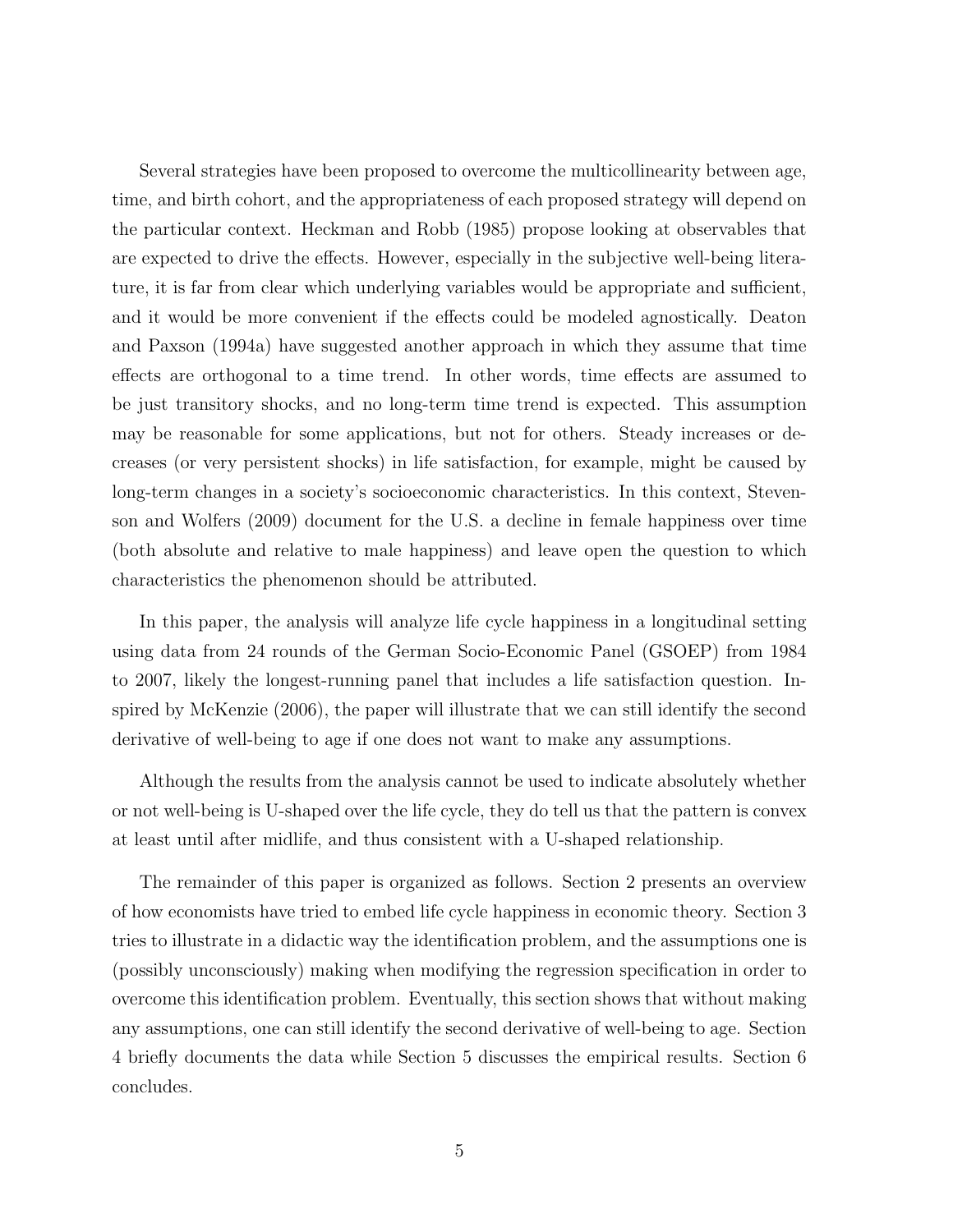### 2 Life cycle utility

Some guidance in the economics literature on the structure of well-being over the life cycle can be provided by the well-known life cycle model.

Consider an agent who lives  $T+1$  periods, starting at period 0 and with no endowments. Under standard microeconomic assumptions, instantaneous utility u depends on consumption C and can therefore be written as  $u(C_t)$ .<sup>5</sup>

The functional relationship between utility and consumption is assumed to be increasing and concave:

$$
\frac{du(C_t)}{dC_t} > 0
$$

$$
\frac{d^2u(C_t)}{dC_t^2} < 0.
$$

Furthermore

$$
\lim_{C_t \to 0} \frac{du(C_t)}{dC_t} = +\infty
$$

$$
\lim_{C_t \to +\infty} \frac{du(C_t)}{dC_t} = 0.
$$

It is assumed that an agent (or household) plans its consumption path over a lifetime at the beginning of the life cycle. For each period, a household earns income  $Y$  and can choose to save and thus accumulate assets  $A$ , or to consume more than it earns, implying asset decumulation or even borrowing (consuming future income). After adopting a transversality condition stating that  $A_T = 0$ , or that the household leaves neither assets nor debts after the end of life in period  $T$ , the agent's maximization problem can be formulated as follows:

$$
\max U = \sum_{t=0}^{T} \frac{u(C_t)}{(1+\rho)^t} \quad \text{s.t.} \quad \sum_{t=0}^{T} \frac{Y_t}{(1+r)^t} = \sum_{t=0}^{T} \frac{C_t}{(1+r)^t} \tag{1}
$$

<sup>5</sup>Consumption needs to be seen as an aggregate of many components, and can also include leisure as it is very standard in labour economics.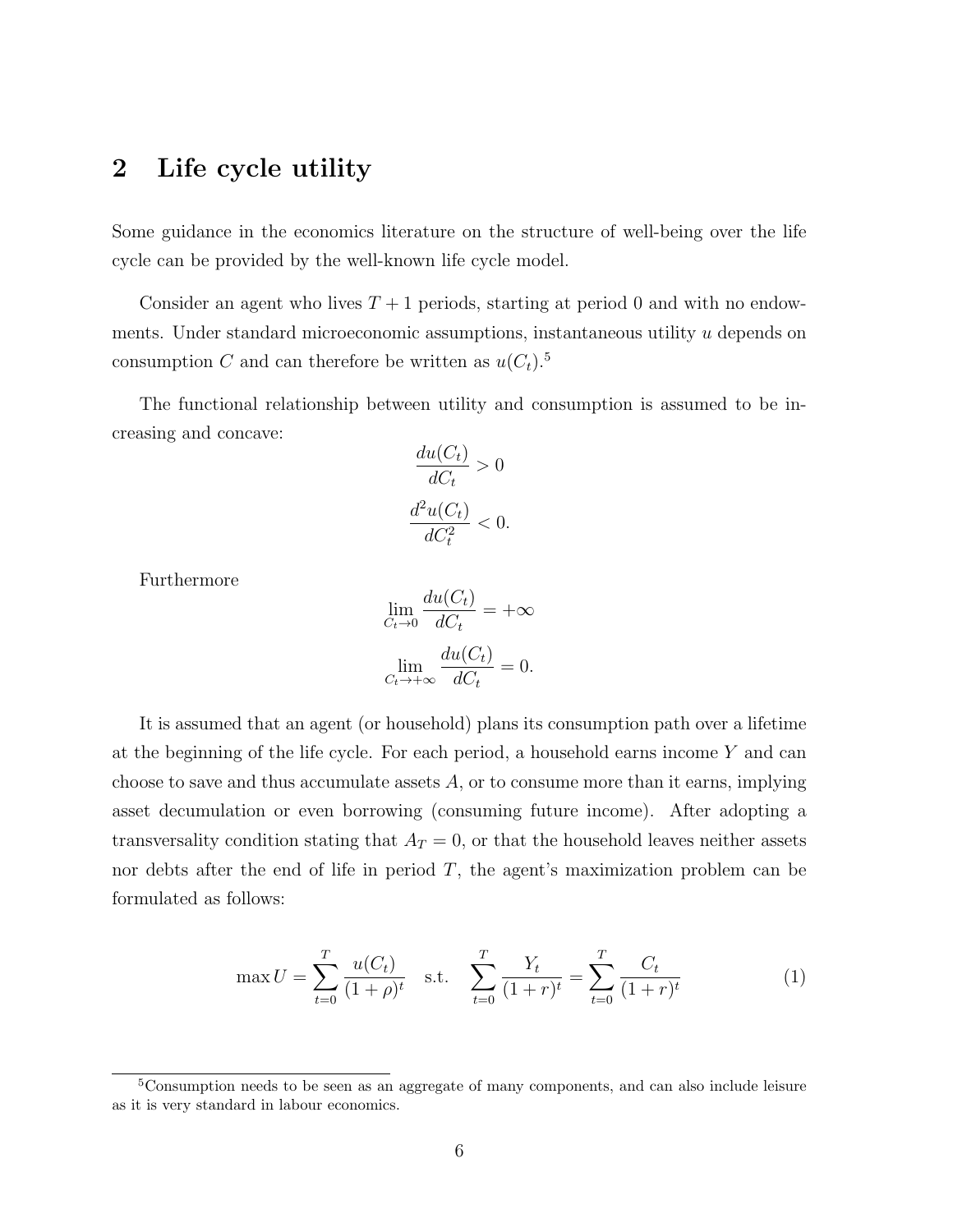where U denotes lifetime utility,  $\rho \geq 0$  is a discount rate reflecting valuing consumption today more than consumption in the future, and where  $r \geq 0$  is a rate of return to capital that equals the savings rate under the assumption of perfect credit markets.

The Lagrangian of the discrete intertemporal maximization problem in Equation (1) can now be formulated as follows:

$$
L(C_0, \dots, C_T, \lambda) = \sum_{t=0}^T \frac{u(C_t)}{(1+\rho)^t} + \sum_{t=0}^T \lambda \left( \frac{Y_t - C_t}{(1+r)^t} \right)
$$
 (2)

From the first order conditions, it follows that:

$$
u'(C_0) = u'(C_1)\frac{1+r}{1+\rho} = u'(C_2)\left(\frac{1+r}{1+\rho}\right)^2 = \ldots = u'(C_T)\left(\frac{1+r}{1+\rho}\right)^T.
$$
 (3)

It is difficult, however, to derive convincing predictions for life cycle happiness from this model for two main reasons.

First, even in this simple framework in which one assumes perfect credit markets, a completely predictable evolution of income, and an unchanging utility function over the life span, microeconomic theory leaves much room for debate regarding the evolution of utility over the life cycle. If  $r \gg \rho$ , one would expect increasing utility over the life cycle, while the reverse is true if  $r \ll \rho$ . A flat pattern of utility over the life cycle is expected when the interest rate and the discount rate are equal. More patterns can be simulated when assumptions of the model are altered, for example when liquidity constraints or uncertainty over income are introduced, or when one assumes that the utility function changes as one ages.

Second, it is far from obvious how one should define life satisfaction, and whether it can be proxied accurately with instantaneous utility as modeled in this basic framework. Subjective well-being research has shown that consumption is not the only determinant of one's life satisfaction and that life events such as unemployment, marriage. . . may play a major role apart from their pecuniary implications, which means that one needs to agree on a set of controls to be included if one would like to use life satisfaction data to test life cycle models. Moreover, the life cycle theory depending on discounted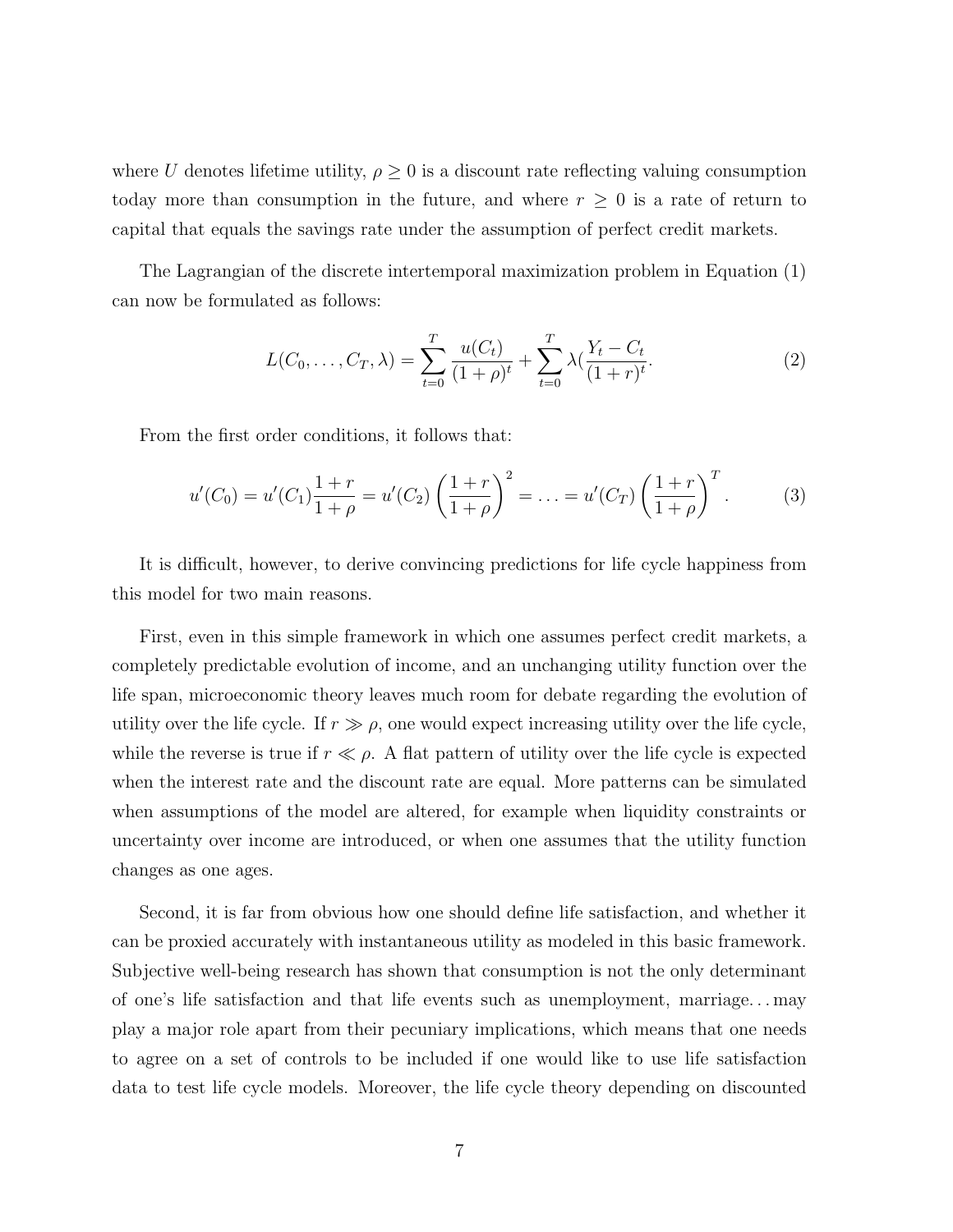utility does not incorporate utility of anticipation (Frederick et al., 2002): future wellbeing might well influence one's *current* life satisfaction. As discussed in work such as that of Fleurbaey et al. (2009), one must distinguish between decision utility, based on preferences, and a hedonic state. Consider two individuals, one age 20 and one age 80. Both might agree that life at 20 is better than life at 80. This does not mean, however, that the 20-year-old is happier than the 80-year-old, as they might have different aspirations. The latter might have learnt to feel happy with his situation. The frequently observed U-shape in life satisfaction thus might well be caused by evolving aspirations. The importance of aspirations on one's life satisfaction has been empirically illustrated in work such as Senik (2008). Kassenboehmer and Haisken-Denew (2008) argue that the U-shaped pattern of subjective well-being over the life cycle might be artificial due to interviewer effects: when being interviewed each year by the same interviewer, one might start to feel more confident over time and give a more honest (possibly lower) evaluation of one's life. However, this does not explain why the U-shape appears in many single cross-sectional data sets as well.

More thoughts on how to model life cycle happiness can be found in work such as Deaton (2010) or Shmanske (1997). As Deaton (2010) puts it:

While it would be a mistake to take these predictions (of the life cycle model) too seriously, they provide a framework for consideration and interpretation.

It seems that data analyses are crucial to understand patterns of life cycle happiness and to ensure the continuing feedback between theory and empirics.

### 3 The econometric framework

#### 3.1 The set-up of the illustrating data-generating process

The remainder of this section uses an illustration whereby the number of time periods equals 3 and the number of age groups equals 5. All age groups are represented in all periods. Hence, one observes 7 cohorts. The oldest cohort, Cohort 7, is situated in Age Group 5 in Time Period 1. The youngest cohort, Cohort 1, is situated in Age Group 1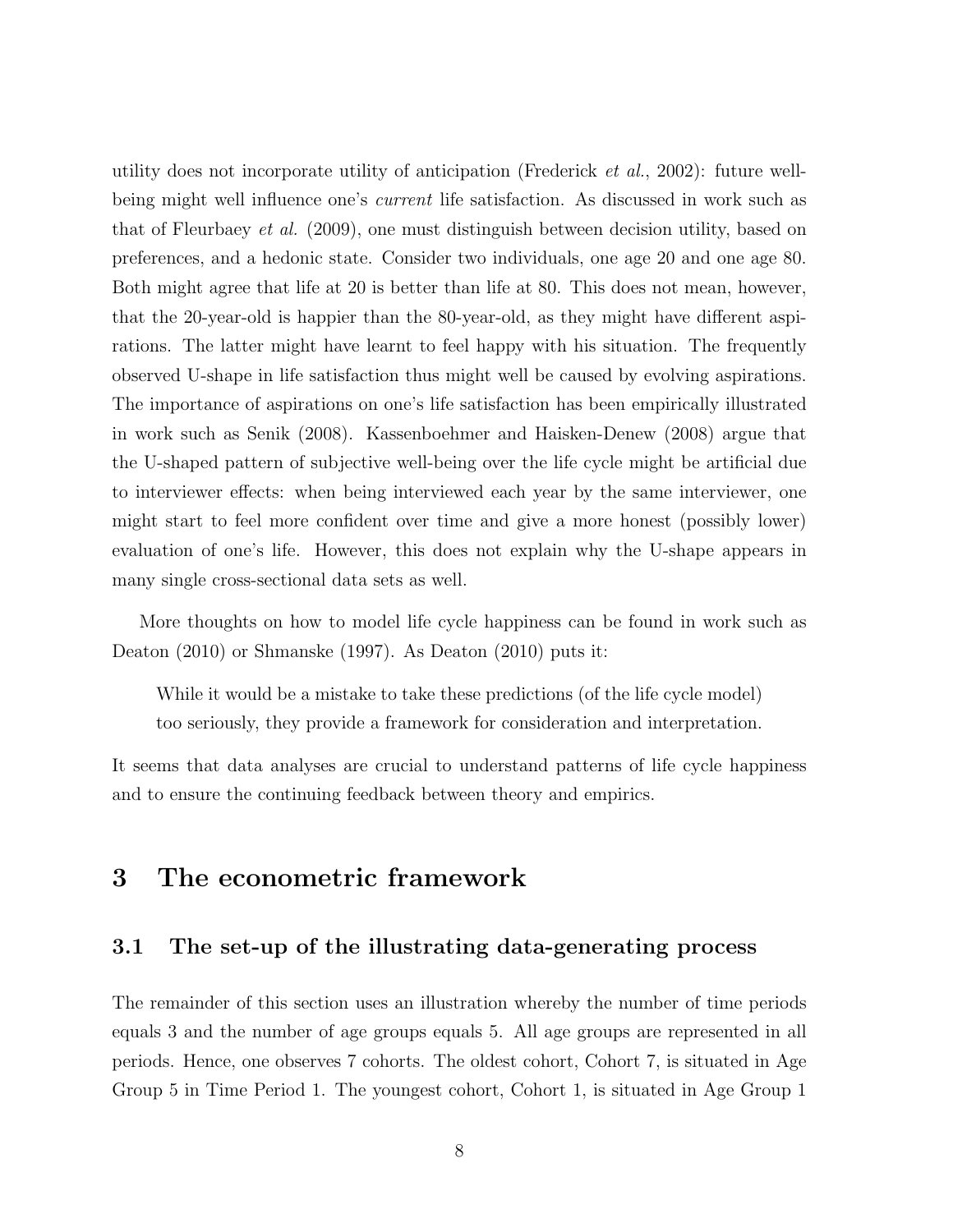in Time Period 3. Hence, cohorts can age in and out of the panel. The youngest cohort will only be present in the last period, while the oldest cohort will only be present in the first period. Table 1 shows the cohort for each period-age combination.

Next, consider the following data-generating process:

$$
WB_{j,k} = CST + A_j + T_k + C_{l=j-k+3}
$$
\n<sup>(4)</sup>

with  $j = 1 \dots 5$ ,  $k = 1 \dots 3$  and  $l = 1 \dots 7$  subscripts for the age group, the time period and the cohort, respectively. WB denotes well-being,  $CST$  a constant, and A, T, and C are age, time, and cohort effects. As an error component is not essential to make the point clear, the data-generating process is assumed to be error-free at all levels during this illustration.

## 3.2 The identification problem and identifying first and second derivatives

Let us consider the regression specification which aims to estimate the data described in the data-generating process of the previous subsection.

$$
WB_{i,j,k} = SST + \sum_{j=2}^{5} \alpha_j a_j + \sum_{k=2}^{3} \beta_k t_k + \sum_{l=1}^{2} \gamma_l c_l + \sum_{l=4}^{7} \gamma_l c_l \tag{5}
$$

 $a_j, t_k$ , and  $c_l$  denote the age, time, and cohort dummies, respectively.<sup>6</sup>  $\alpha$ -,  $\beta$ -, and  $\gamma$ -symbols are their respective coefficients. The *i*-subscript for the dependent variable must draw attention to the fact that the analysis will be using genuine panel data and not pseudo panel data.<sup>7</sup>

<sup>&</sup>lt;sup>6</sup>The upper case letters refer to the actual effect while the lower case letters refer to the associated dummy. For example,  $T_3$  refers to the time effect in Time Period 3, while  $t_3$  refers to the dummy which equals 1 when Time Period 3 is observed.

<sup>7</sup>A pseudo panel is a concept introduced by Deaton (1985), and refers to the averaging of repeated cross-sectional data across years and cohorts. One thus observes the same cohort at different points in time. While McKenzie (2006) mainly focusses on technical aspects of inference and estimation in a pseudo panel framework, this paper discusses more extensively the identification problem and the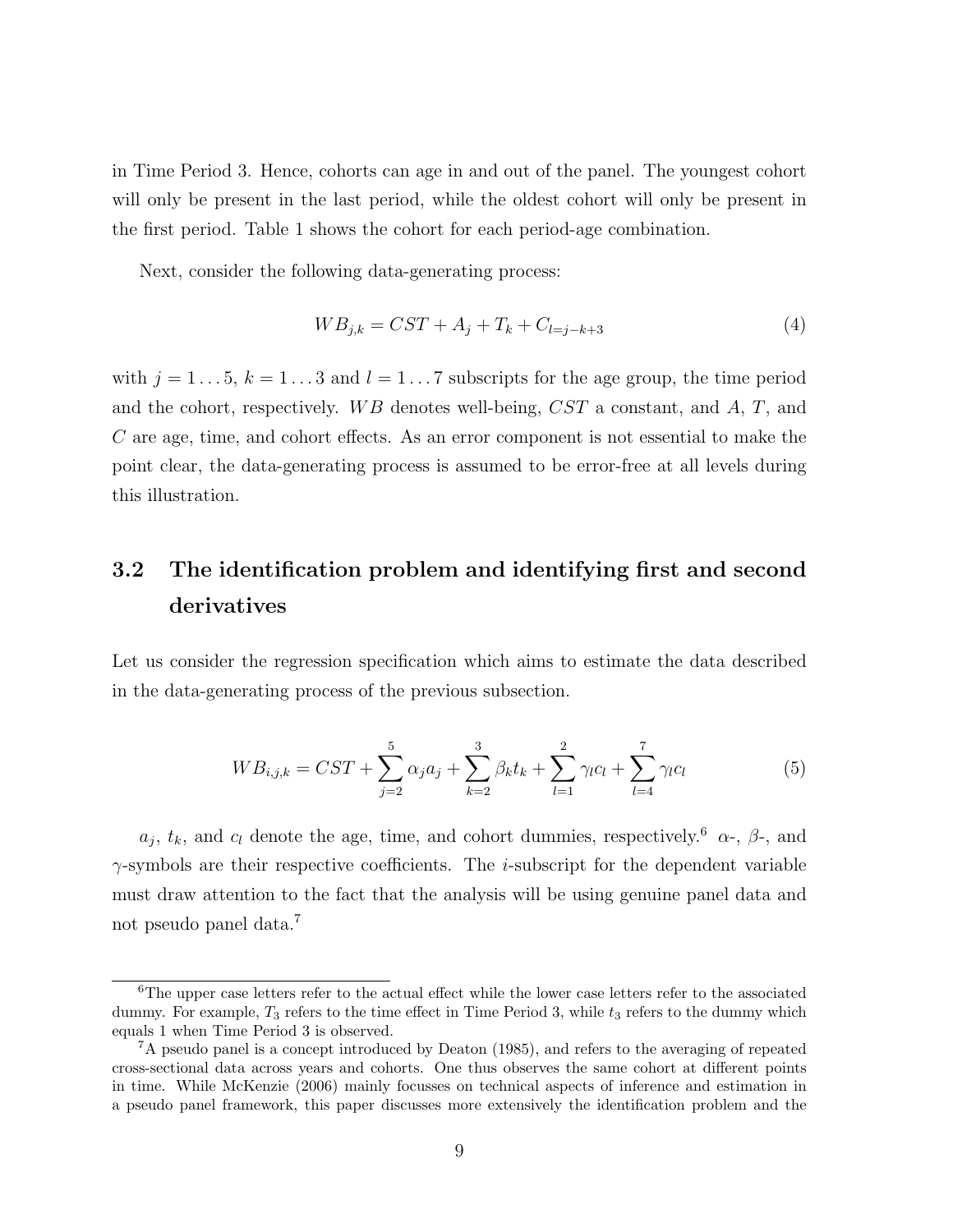It is well-known that when estimating a model with a constant and three sets of dummies that are not linearly related, omitting one dummy from each set allows identification. The baseline category in the above specification consists of individuals from Age Group 1 in Time Period 1, but therefore inevitably also from Birth Cohort 3 (see Table 1). Although a dummy from each set is omitted, this model still suffers from a multicollinearity problem. By definition, a cohort equals the age period - the time period +3, and the three sets of dummies are thus not independent of each other.

Next, one can attempt to estimate the first derivative of well-being to time and age, by differencing the dependent variable across time within the individual, such that the individual fixed effect (including the cohort effect) is eliminated and no longer must be controlled for in the regression specification.<sup>8</sup>

If  $\Delta_t$  denotes the difference operator over time, one can write the following regression specification:

$$
\Delta_t W B_{i,j,k} = \sum_{j=2}^5 \alpha_j a_j + \sum_{k=2}^3 \beta_k t_k.
$$
 (6)

For example,  $\Delta_t W B_{i,2,2}$  equals  $A_2 - A_1 + T_2 - T_1$ , that is the difference between the age effects of Age Group 2 and Age Group 1, plus the difference between the time effects of Time Period 2 and Time Period 1 (the constant and cohort effect are eliminated). For any i and k,  $a_j$  equals 1 when the left-hand side of Equation (6) equals  $WB_{i,j,k}-WB_{i,j-1,k-1}$ , and 0 otherwise. Similarly, for any i and j,  $t_k$  equals 1 for  $WB_{i,j,k} - WB_{i,j-1,k-1}$ , 0 otherwise.

Differencing out the cohort effect, however, is not enough to solve the identification problem. To understand this more clearly, let us write the values of the  $a_j$  and  $t_k$  as in Equation (6) in matrix form.

interpretation of estimates under different conditions. As the analysis is carried out using genuine panel data and not pseudo panel data, the identification strategy is slightly different than in McKenzie (2006).

<sup>8</sup>One might be interested in the scenario in which both the left-hand side and the right-hand side of Equation (5) are differenced. This scenario is discussed in Appendix 1.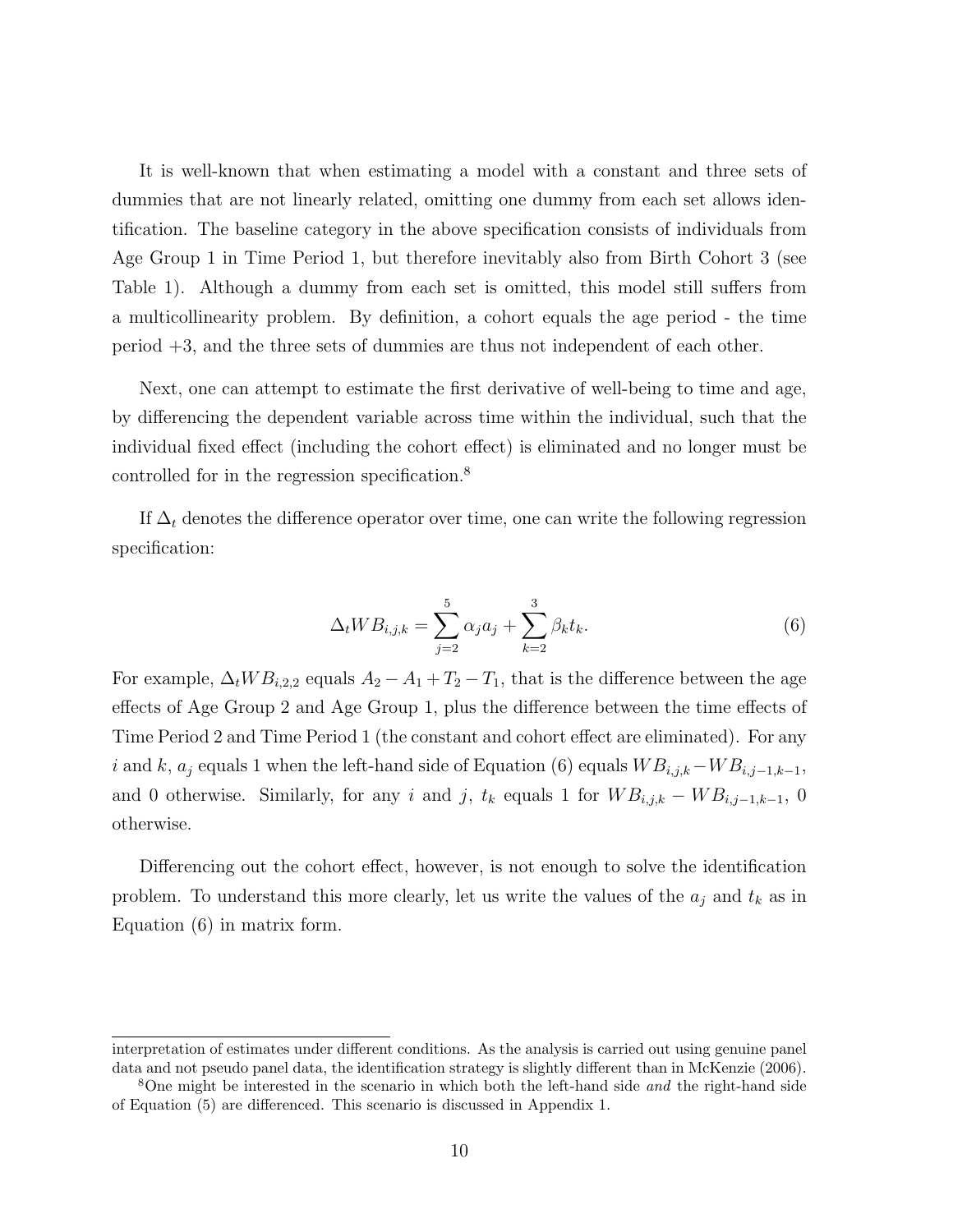|                                                                                                                                                                                                                                                                                       |  |  | $t_2$ $t_3$ $a_2$ $a_3$ $a_4$ $a_5$ |  |
|---------------------------------------------------------------------------------------------------------------------------------------------------------------------------------------------------------------------------------------------------------------------------------------|--|--|-------------------------------------|--|
| j=2, k=2:<br>j=3, k=2:<br>j=4, k=2:<br>j=5, k=2:<br>1 0 0 0 1 0<br>j=5, k=2:<br>1 0 0 0 1 0<br>j=2, k=3:<br>0 1 0 0 0 0<br>j=4, k=3:<br>j=4, k=3:<br>0 1 0 1 0 0<br>j=4, k=3:<br>0 1 0 1 0<br>j=5, k=3:<br>0 1 0<br>0 1 0<br>0<br>1<br>0<br>1<br>0<br>0<br>1<br>0<br>0<br>0<br>0<br>1 |  |  |                                     |  |
|                                                                                                                                                                                                                                                                                       |  |  |                                     |  |
|                                                                                                                                                                                                                                                                                       |  |  |                                     |  |
|                                                                                                                                                                                                                                                                                       |  |  |                                     |  |
|                                                                                                                                                                                                                                                                                       |  |  |                                     |  |
|                                                                                                                                                                                                                                                                                       |  |  |                                     |  |
|                                                                                                                                                                                                                                                                                       |  |  |                                     |  |
|                                                                                                                                                                                                                                                                                       |  |  |                                     |  |

The bordered matrix contains 8 rows, but only 5 of them are linearly independent. For example, by adding  $R_4 - R_8$  to  $R_5$ ,  $R_6$ , and  $R_7$ , one obtains  $R_1$ ,  $R_2$ , and  $R_3$ , respectively.

Hence, there are 6 unknown parameters but only 5 linearly independent equations, which means that one has to fix one of the parameters in order to retrieve the others. One can, for example, drop age dummy  $a_2$ , and assume that the age effects  $A_2$  and  $A_1$ are equal to each other. The solutions for the  $\alpha$ - and  $\beta$ -parameters are then as follows:

$$
\beta_2 = (A_2 - A_1) + (T_2 - T_1) \n\beta_3 = (A_2 - A_1) + (T_3 - T_2) \n\alpha_3 = (A_3 - A_2) - (A_2 - A_1) \n\alpha_4 = (A_4 - A_3) - (A_2 - A_1) \n\alpha_5 = (A_5 - A_4) - (A_2 - A_1)
$$
\n(8)

The solutions for the parameters in  $(6)$  illustrate that if the assumption that  $A_1$ equals  $A_2$  is correct, the  $\beta$ -parameters represent the first derivative of well-being to time, and the  $\alpha$ -parameters the first derivative of well-being to age. If we do not want to make such an assumption, one knows only the first derivative of well-being to time and age up to a constant. One can retrieve the second derivatives without making any assumptions by calculating the difference between  $\beta_k$  and  $\beta_{k-1}$  (for  $k=3$ ) on the one hand, and  $\alpha_j$  and  $\alpha_{j-1}$  (for  $j = 3 \dots 5$ ) on the other hand.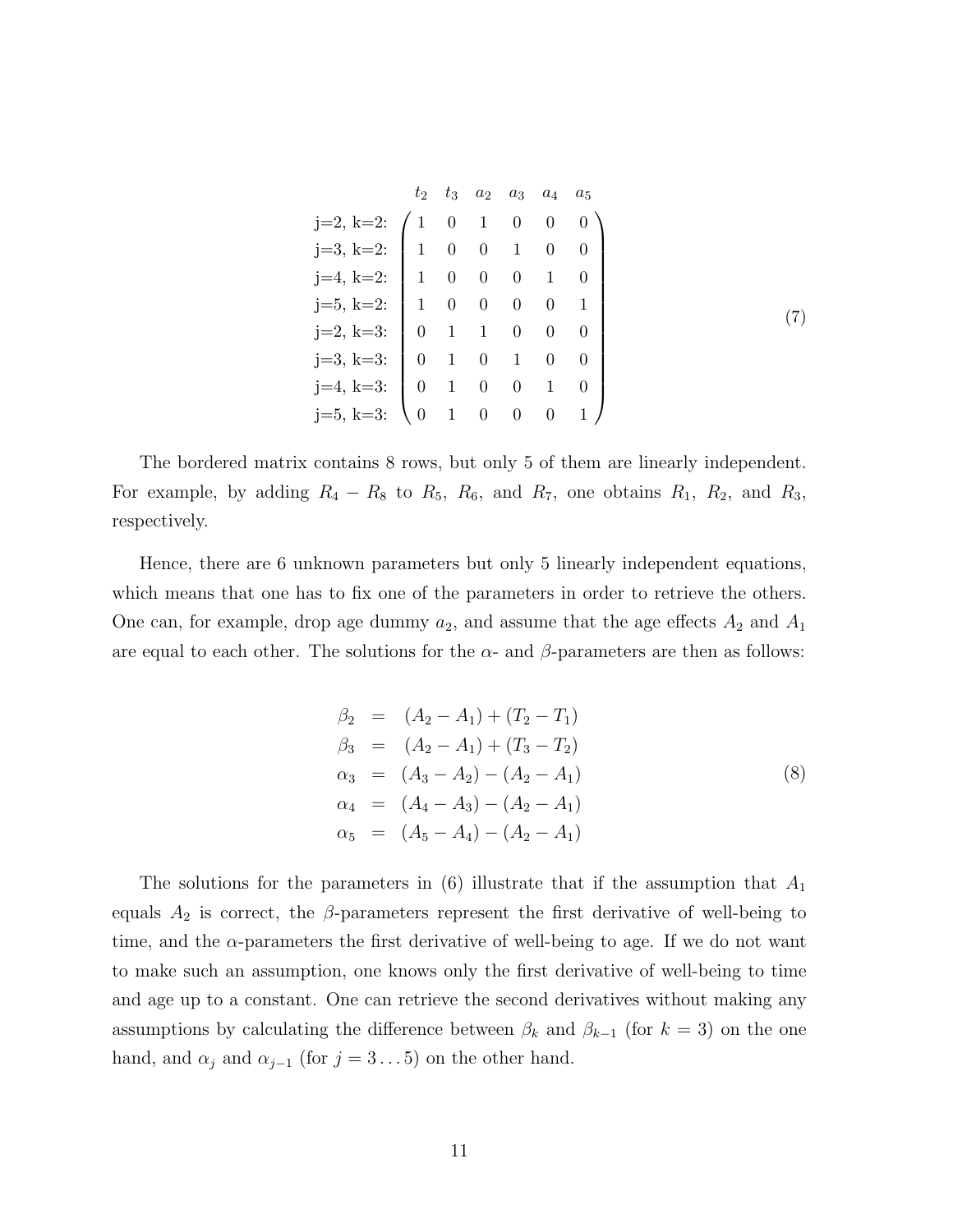#### 4 Data

The empirical analysis uses data from the GSOEP, most likely the longest-running household panel that includes a subjective question concerning well-being. The panel runs from 1984 to 2007 for West Germany, and information on East German households is available from 1990 onwards (Wagner et al., 2007).<sup>9</sup>

The subjective question on well-being that is included in the GSOEP is expressed in English as follows: "On a scale from 0 (completely dissatisfied) to 10 (completely satisfied), how satisfied are you with your life, all things considered?"<sup>10</sup>

The analysis is performed on a total of 44960 individuals.<sup>11</sup> 36302 individuals are observed in West Germany and 9308 in East Germany, and 650 seem to have crossed the border between the two while participating in the panel study. People between 17 years old (the minimum age for being interviewed) and 85 years old, are considered throughout the analysis. Hence, we observe 24 time periods, composed of 69 age groups and 92 cohorts.

### 5 Empirical results

#### 5.1 Baseline results

Before discussing results from first-differenced equations, it might be instructive to look at some baseline results obtained from pooled OLS regressions.<sup>12</sup>

<sup>9</sup>1990 data are not used for East Germany throughout the analysis as the East German Mark was still in use at that time. As the exchange rate was changing on a daily basis, no reliable estimates for income are available for that year.

<sup>10</sup>Readers concerned whether or not answers to such survey questions offer reliable and valid measures for actual life satisfaction may want to consult Krueger and Schkade (2008) or Oswald and Wu (2010).

<sup>&</sup>lt;sup>11</sup>Although it is possible to perform the analysis on a slightly higher number of observations for these regressions with fewer explanatory variables, the same set of observations is used throughout the analysis as to prevent results from being driven by different observations rather than by a different specification.

<sup>&</sup>lt;sup>12</sup>As Ferrer-i-Carbonell and Frijters (2004) have pointed out using the GSOEP, assuming cardinality rather than ordinality of happiness measures is not of great importance for the outcomes. Hence, OLS rather than ordered regressions are used as the former are easier to interpret and to implement, especially in a first-difference framework.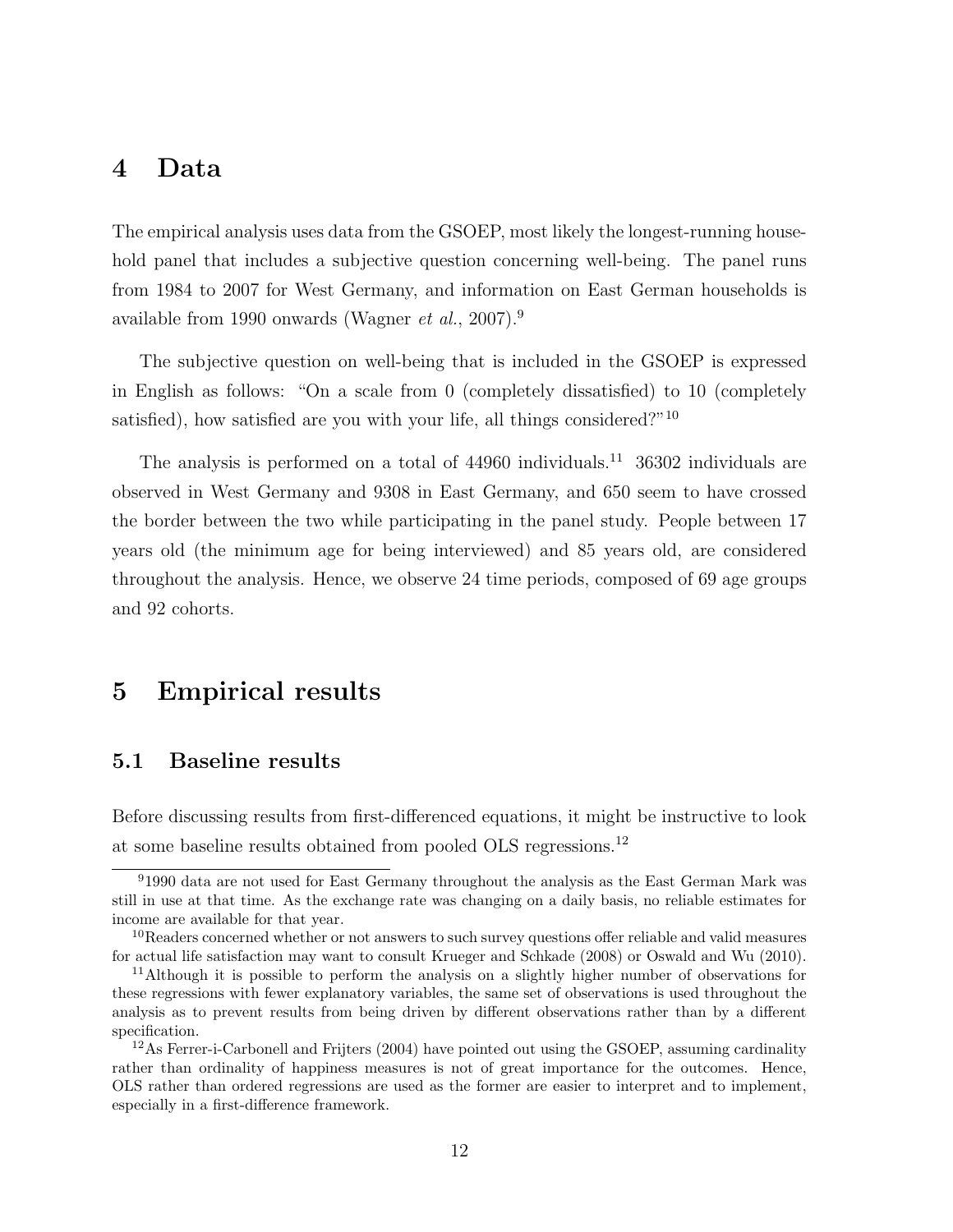Figure 1 and Figure 2 show us the estimated pattern of subjective well-being over the life cycle for West and East Germany and with a full set of time dummies included, without and with controls, respectively. In Figure 1, the curve for West Germany mildly and steadily declines until the early 50s, and then rises until the age of 68, after which we observe a downward trend again. The curve for East Germany has a more or less similar course, but more irregular than that for West Germany. Moreover, the decline before midlife is much more pronounced in East Germany than in West Germany. The differences in patterns possibly can be explained by different distributions of social conditions among the age groups between West and East. Alternatively, the omission of cohort effects might cloud the results differently for East compared with West. Including control variables causes no dramatic change in the observed pattern, as one sometimes finds in U.S. data after controlling for marital status and income. It thus seems that changes of these variables across time periods, age groups, or cohorts do far less influence the estimated pattern of well-being over the life cycle in Germany than it is the case in some U.S. data sets. The inclusion of controls reduces, however, the discrepancy for the two curves after midlife.

Figure 3 and Figure 4 show similar regressions, as shown in Figure 1 and Figure 2, but now a full set of cohort dummies is included instead of a full set of time dummies. The graphs show that, at least to some extent, the results are sensitive to this switch in specification. In Figure 3, for West Germany, the decline in well-being at older ages is now more pronounced than in Figure 1, and this decline starts earlier in life as well. In East Germany, the decline in well-being before the turning point is now less pronounced (and less regular) than in Figure 1. While the curve of East Germany runs below the West's curve for the whole course of life in Figure 1, one observes a crossing of the curves in Figure 3 at the early 50s, after which East Germans are enjoying higher life satisfaction than do West Germans. After including some standard controls, the West's and East's curve run more or less parallel again: the isolation of standard controls again makes the discrepancy between West and East somewhat smaller. The more we control for socioeconomic variables, the more uniform appear the estimated age– well-being patterns. Nevertheless, there remain some differences between Figure 2 and Figure 4. In Figure 2, the West's curve declines from the beginning, while the same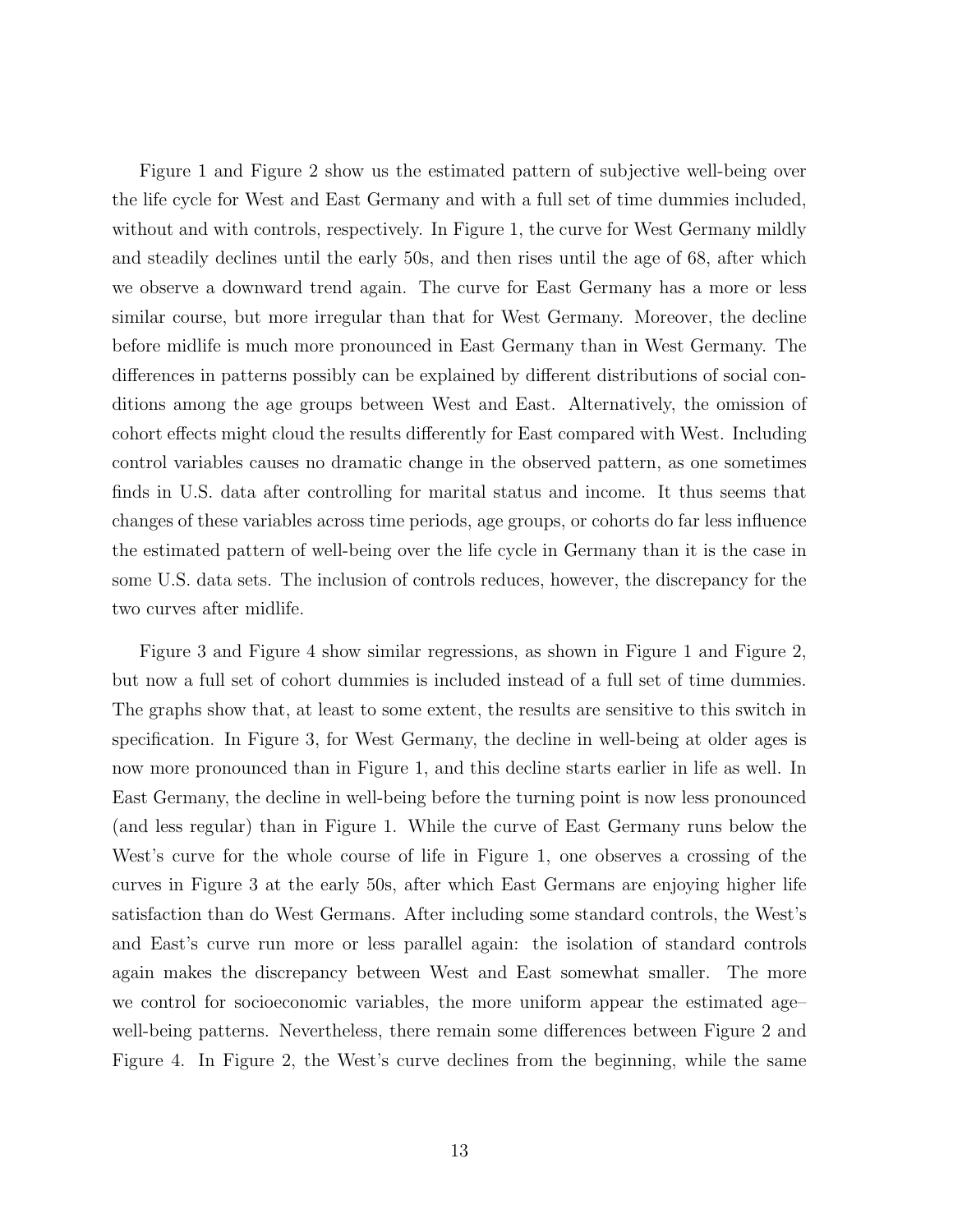curve initially slopes upward in Figure 4. For East Germany, the curve is somewhat constant early in life in Figure 2, but upward sloping in Figure 4.

The sensitivity of estimated life cycle patterns to the regression specification is wellknown in the economics literature. Heathcote et al. (2005) find that estimations of the course of inequality over the life cycle can vary considerably under the assumption of either the absence of cohort effects or the absence of time effects. They thereby criticize Deaton and Paxson (1994b) who make abstraction of time effects and thus leave out time dummies. Hall *et al.* (2007) illustrate with simulated data how biases arise when making the wrong assumptions.

#### 5.2 First-difference results

Figure 5 shows us the first derivative of well-being to age estimated in a first-difference framework, for West and East Germany. The course of the curves is quite irregular but slightly upward sloping until the age of 55. Both curves decline again after midlife. An upward sloping first derivative up to after midlife, meaning a positive second derivative, is consistent with a U-shape.

As explained in Section 3.2, the first derivative is known only up to a constant. To illustrate this, Figure 6 shows us estimates (carried out on the full sample) of the first derivative of well-being to age from three different regression specifications. Age dummy  $a_2$ , age dummy  $a_{41}$  and time dummy  $t_{10}$  have been omitted, respectively. Results show that the curves run parallel to each other, but that they do not necessarily coincide.

As has also been pointed out in Section 3.2, it is still possible to calculate the second derivative of well-being to age without making any assumptions, by subtracting  $a_{j-1}$  from  $a_j$  for all  $j = 3 \dots 69$ . The results are visualized in Figure 7, and show that the second derivative of well-being to age for both West and East Germany is more or less identical. The second derivative is mostly positive up to after midlife. A positive second derivative implies convexity, which is in line with a U-shaped pattern and not with a concave pattern sometimes found in U.S. data. Results do not predict a smooth curve, but one should also keep in mind that the analysis requires a lot from the data, as the specification is as flexible as possible. Random noise is probably an important explanation for the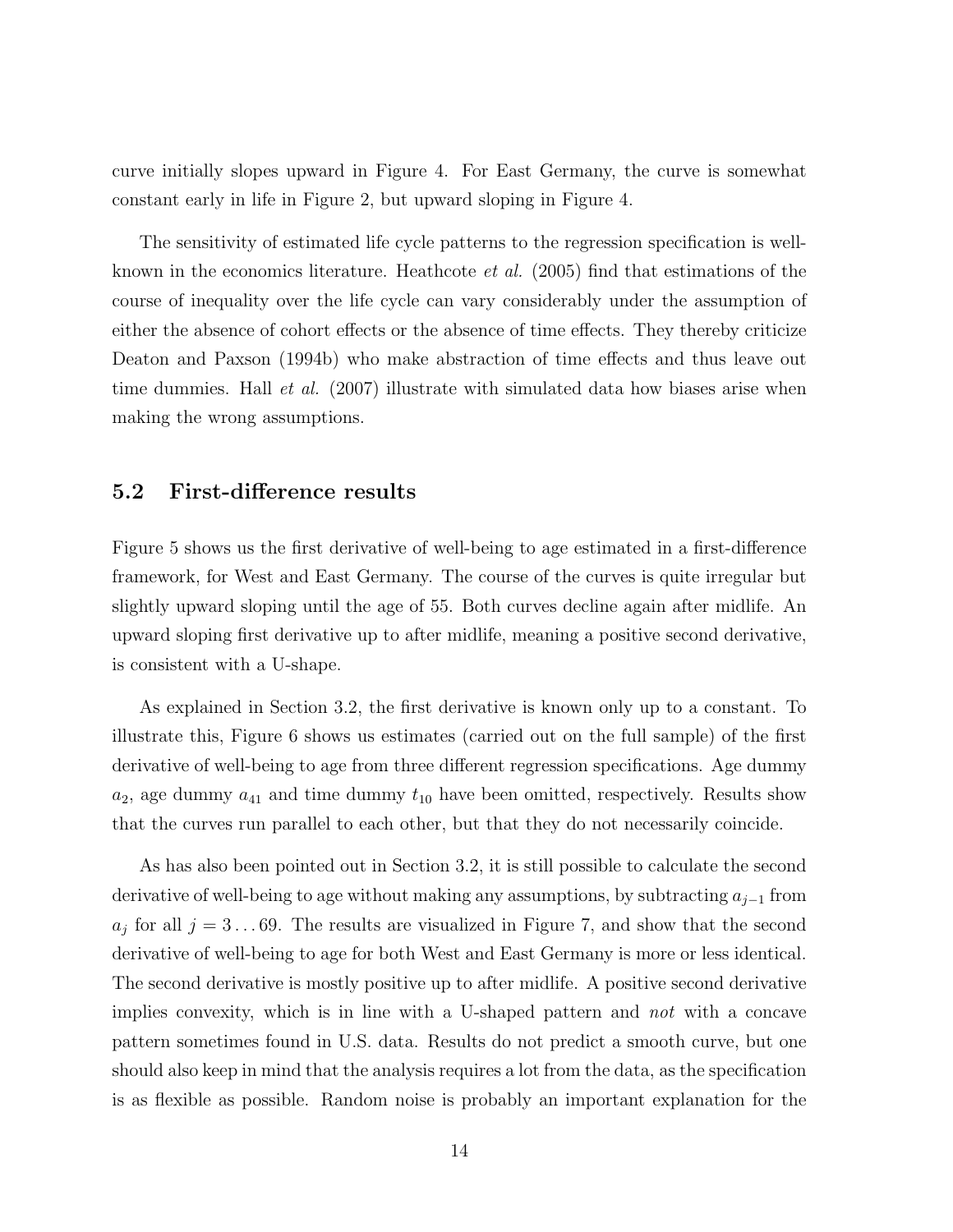irregularities seen in the curves. Appendix 2 discusses a more parsimonious regression, which is less demanding for the data.

The first-difference results allow us not only to calculate and graph the second derivative, but also allow us to carry out the following formal test.  $(\alpha_j - \alpha_{j-1}) = (\alpha_{j-1} - \alpha_{j-2})$ with  $j = 3 \dots 69$ . As one may remember from Section 4,  $j = 3$  corresponds to 19-yearolds, and  $j = 69$  to 85-year-olds. Rejecting this hypothesis means that a quadratic is not sufficient to capture the actual age–well-being relationship between the age groups  $j-2$ to j. For West Germany, the above hypothesis can be rejected for age ranges 51-54, 57-59, 64-66 and 75-80 with P-values ranging from 0.006 to 0.11. In East Germany, a quadratic relationship can be rejected between ages 54-59 and 63-73 with P-values ranging from 0.0005 to 0.11.

## 6 Conclusion

Recently, economists and other social scientists have been concerned about well-being patterns over the life cycle. A lively debate has been occurring that concerns whether or not regressions should contain control variables, and how researchers should approach the challenge of disentangling age, time, and cohort effects. This paper has focussed mainly on the latter issue. It has been possible to study second derivatives rather than the actual effects themselves by using longitudinal data. Although the latter might be more informative, the methodology applied in this paper, inspired by McKenzie (2006), allows identification without making further assumptions.

Using data from the GSOEP, the empirical analysis finds that changes in age effects increase over the life cycle, and eventually decrease after midlife. A convex relationship between age and well-being up to the 50s would be in line with the commonly found Ushaped age–well-being pattern in these and other data in pooled cross-sectional analyses. Of course, the results do not exclude many other patterns. Nevertheless, one can exclude the concavely upward sloping pattern, which is often documented in the literature for U.S. data when few controls are included in the regression specification. Hence, the empirical results of this paper at least suggest that the latter pattern is not universal across the world.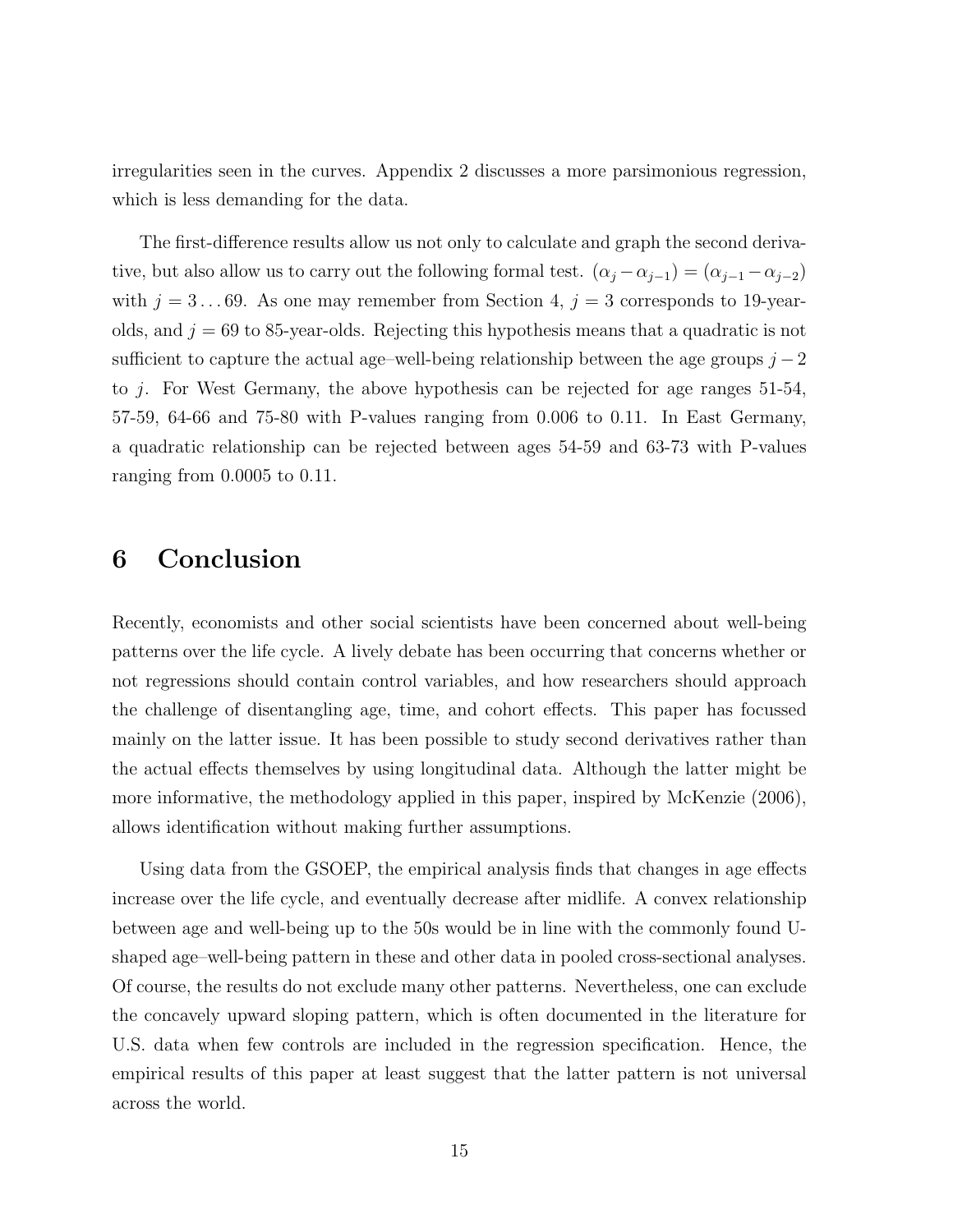To establish firm insights in the actual age–well-being relationship, it would seem prudent to examine this pattern in as many data sets for as many countries as possible, and furthermore, to develop a convincing conceptual framework in order to overcome the multicollinearity problem by modeling at least one out of the three variables (time, age or cohort) by underlying variables.

### References

Attanasio, O., 1993. A cohort analysis of saving behavior by U.S. households. NBER Working Papers No. 4454, National Bureau of Economic Research.

Blanchflower, D., Oswald, A., 2004. Well-being over time in Britain and the USA. Journal of Public Economics 88, 1359-1386.

Blanchflower, D., Oswald, A., 2008. Is well-being U-shaped over the life cycle? Social Science and Medicine 66, 1733-1749.

Blanchflower, D., Oswald, A., 2009. The U-shape without controls: A response to Glenn. Social Science and Medicine 69, 486-488.

Clark, A., Frijters, P., Shields, M., 2008. Relative income, happiness, and utility: An explanation for the Easterlin paradox and other puzzles. Journal of Economic Literature 46, 95-144.

Clark, A., Oswald, a., 1996. Satisfaction and comparison income. Journal of Public Economics 61, 359-381.

Clark, A., Oswald, A., Warr, P., 1996. Is job satisfaction U-shaped in age? Journal of Occupational and Organizational Psychology 69, 57-81.

Deaton, A., 1985. Panel data from time series of cross-sections. *Journal of Econo*metrics 30, 109-126.

Deaton, A., 2010. Income, aging, health, and well-being around the world: Evidence from the Gallup World Poll. in: Research Findings in the Economics of Aging, NBER Chapters, 235-263.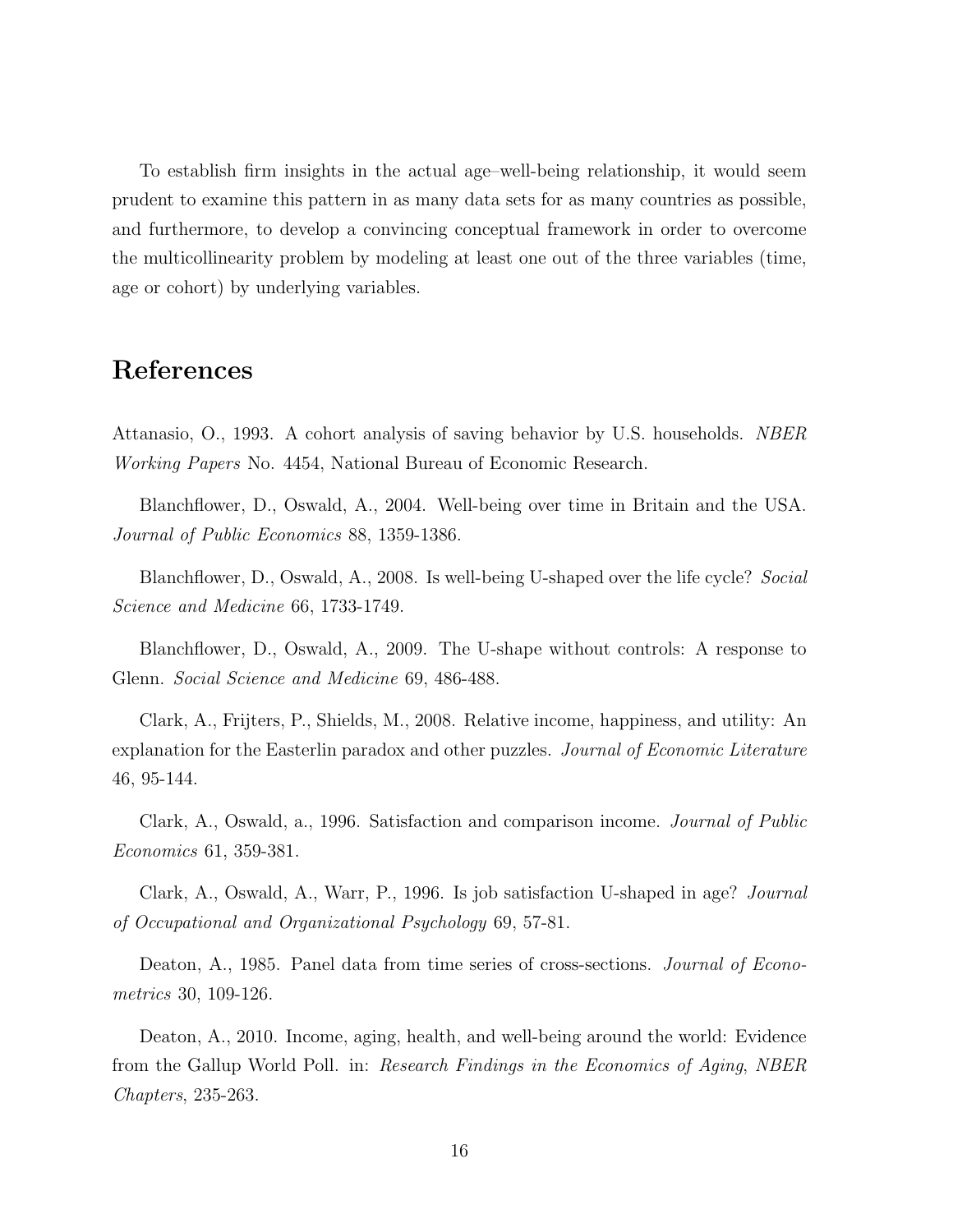Deaton, A., Paxson, c., 1994a. Saving, growth and aging in Taiwan. in: Studies in the Economics of Aging, NBER Chapters, 331-362.

Deaton, A., Paxson, C., 1994b. Intertemporal choice and inequality. Journal of Political Economy 102, 437-467.

Di Tella, R., MacCulloch, R., 2006. Some uses of happiness data in economics. Journal of Economic Perspectives 20, 25-46.

Di Tella, R., MacCulloch, R., Oswald, A., 2001. Preferences over inflation and unemployment: Evidence from surveys of happiness. American Economic Review 91, 335-341.

Di Tella, R., MacCulloch, R., Oswald, A., 2003. The macroeconomics of happiness. Review of Economics and Statistics 85, 809-827.

Easterlin, R., 2006. Life cycle happiness and its sources. Intersections of psychology, economics, and demography. Journal of Economic Psychology 27, 463-482.

Fafchamps, M., Shilpi, F., 2008. Subjective welfare, isolation, and relative consumption. Journal of Development Economics 86, 43-60.

Ferrer-i-Carbonell, A., Frijters, P., 2004. How important is methodology for the estimates of the determinants of happiness? Economic Journal 114, 641-659.

Fleurbaey, M., Schokkaert, E., Decancq, K., 2009. What good is happiness? CORE Discussion Papers No. 2009/017, Université Catholique de Louvain.

Frederick, S., Loewenstein, G., O'donoghue, T., 2002. Time discounting and time preference: A critical review. Journal of Economic Literature 40, 351-401.

Frey, B., Stutzer, A., 2002. What can economists learn from happiness research? Journal of Economic Literature 40, 402-435.

Fischer, J., 2009. Happiness and age cycles - return to start.... *MPRA Paper* No. 15249, University of Munich.

Gardner, J., Oswald, A., 2004. How is mortality affected by money, marriage, and stress? Journal of Health Economics 23, 1181-1207.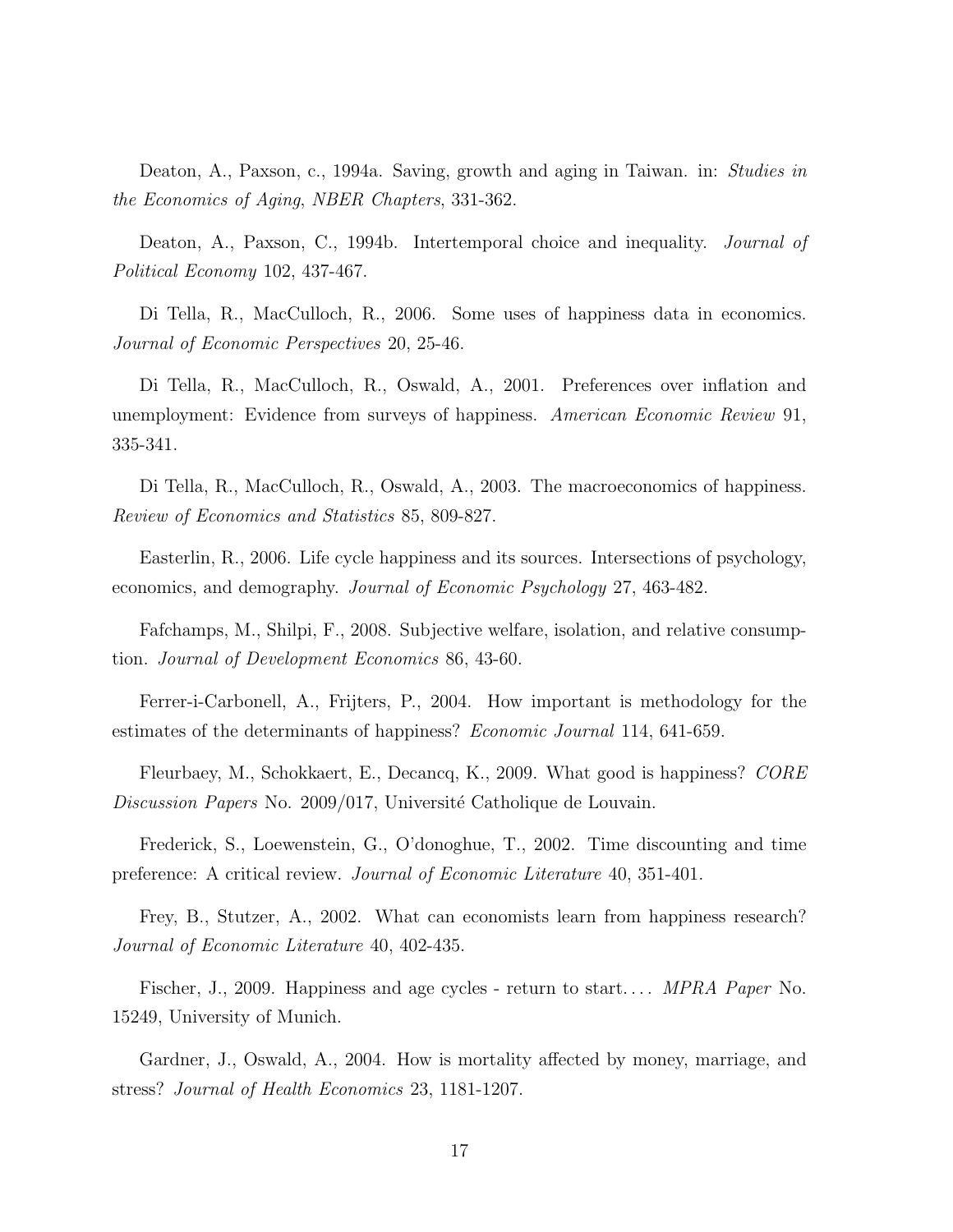Glenn, N., 2009. Is the apparent U-shape of well-being over the life course a result of inappropriate use of control variables? A commentary on Blanchflower and Oswald (66:8, 2008, 1733-1749). Social Science and Medicine 69, 481-485.

Graham, C., 2006. Insights on development from the economics of happiness. World Bank Research Observer 21, 233-257.

Guven, C., Saloumidis, R., 2009. Why is the world getting older? The influence of happiness on mortality. *Economics Series* 2009/03, Deakin University.

Gwozdz, W., Sousa-Poza, a., 2010. Ageing, health and life satisfaction of the oldest old: An analysis for Germany. Social Indicators Research 97, 397-417.

Hall, B., Mairesse, J., Turner, L., 2007. Identifying age, cohort and period effects in scientific research productivity: Discussion and illustration using simulated and actual data on French physicists. Economics of Innovation and New Technology 16, 159-177.

Heathcote, J., Storesletten, K., Violante, G., 2005. Two views of inequality over the life cycle. Journal of the European Economic Association 3, 765-775.

Heckman, J., Robb, R., 1985. Using longitudinal data to estimate age, period, and cohort effects in earnings equations. in Mason and Fienberg, eds. Cohort Analysis in Social Research, New York: Springer-Verlag.

Kassenboehmer, S., Haisken-Denew, j., 2008. Heresy or enlightenment? The wellbeing age U-shape is really flat! mimeo, RWI Essen.

Krueger, A., Schkade, D., 2008. The reliability of subjective well-being measures. Journal of Public Economics 92, 1833-1845.

McKenzie, D., 2006. Disentangling age, cohort and time effects in the additive model. Oxford Bulletin of Economics and Statistics 68, 473-495.

Mroczek, D., Spiro, A., 2005. Change in life satisfaction during adulthood: Findings from the Veterans Affairs Normative Aging Study. Journal of Personality and Social Psychology 88, 189-202.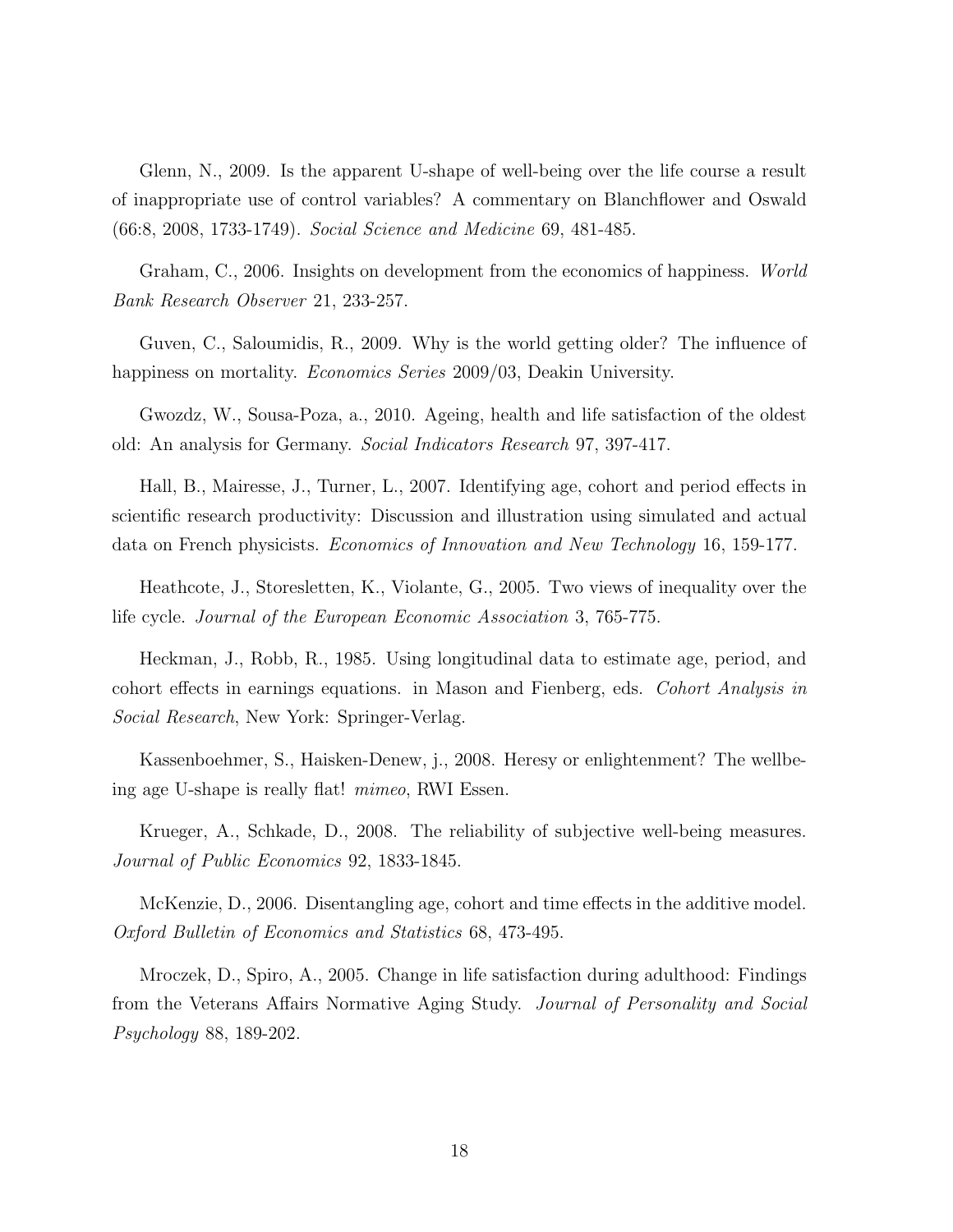Oswald, A., 1994. Happiness and economic performance. Economic Journal 107, 1815-1831.

Oswald, A., Powdthavee, N., 2007. Obesity, unhappiness and the challenge of affluence: Theory and evidence. Economic Journal 117, 441-454.

Oswald, A., Powdthavee, N., 2008a. Does happiness adapt? A longitudinal study of disability with implications for economists and judges. Journal of Public Economics 92, 1061-1077.

Oswald, A., Powdthavee, N., 2008b. Death, happiness, and the calculation of compensatory damages. Journal of Legal Studies 37, S217-S251.

Oswald, A., Wu, S., 2010. Objective confirmation of subjective measures of human well-being: Evidence from the U.S.A. Science 327, 576-580.

Oswald, A., Wu, S., (forthcoming). Well-being across America. Review of Economics and Statistics.

Powdthavee, N., 2003. Is the structure of happiness equations the same in poor and rich countries? The case of South Africa. Development and Comp Systems, EconWPA.

Powdthavee, N., 2005. Unhappiness and crime: Evidence from South Africa. Economica 72, 531-547.

Sanfey, P., Teksoz, U., 2007. Does transition make you happy? *Economics of Tran*sition 15, 707-731.

Senik, C., 2004. When information dominates comparison. Learning from Russian subjective panel data. Journal of Public Economics 88, 2099-2123.

Senik, C., 2008. Is man doomed to progress? *Journal of Economic Behavior and* Organization 68, 140-152.

Shmanske, S., 1997. Life-cycle happiness in a discounted utility model. Kyklos 50, 383-407.

Stevenson, B., Wolfers, J., 2009. The paradox of declining female happiness. *NBER* Working Papers No. 14969, National Bureau of Economic Research.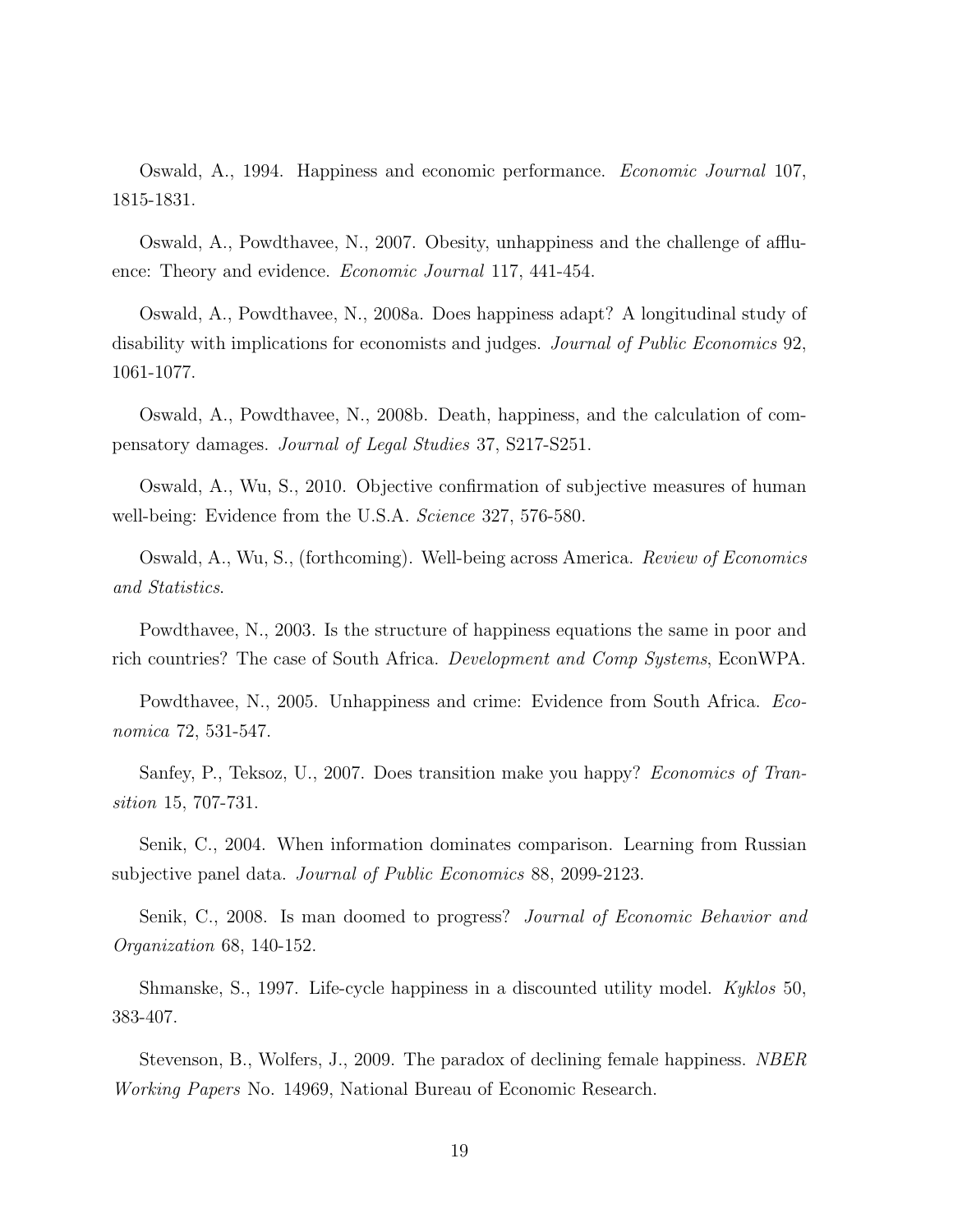Stone, A., Schwartz, J., Broderick, J., Deaton, A., 2010. A snapshot of the age distribution of psychological well-being in the United States. Proceedings of the National Academy of Sciences of the United States of America 107, 9985-9990.

Wagner, G., Frick, J., Schupp, J., 2007. The German Socio-Economic Panel Study (SOEP) - Scope, evolution and enhancements. Schmollers Jahrbuch 127, 139-169.

Winkelmann, L., Winkelmann, R., 1998. Why are the unemployed so unhappy? Evidence from panel data. Economica 65, 1-15.

Yang, Y., 2008. Social inequalities in happiness in the United States, 1972 to 2004: An age-period-cohort analysis. American Sociological Review 73, 204-226.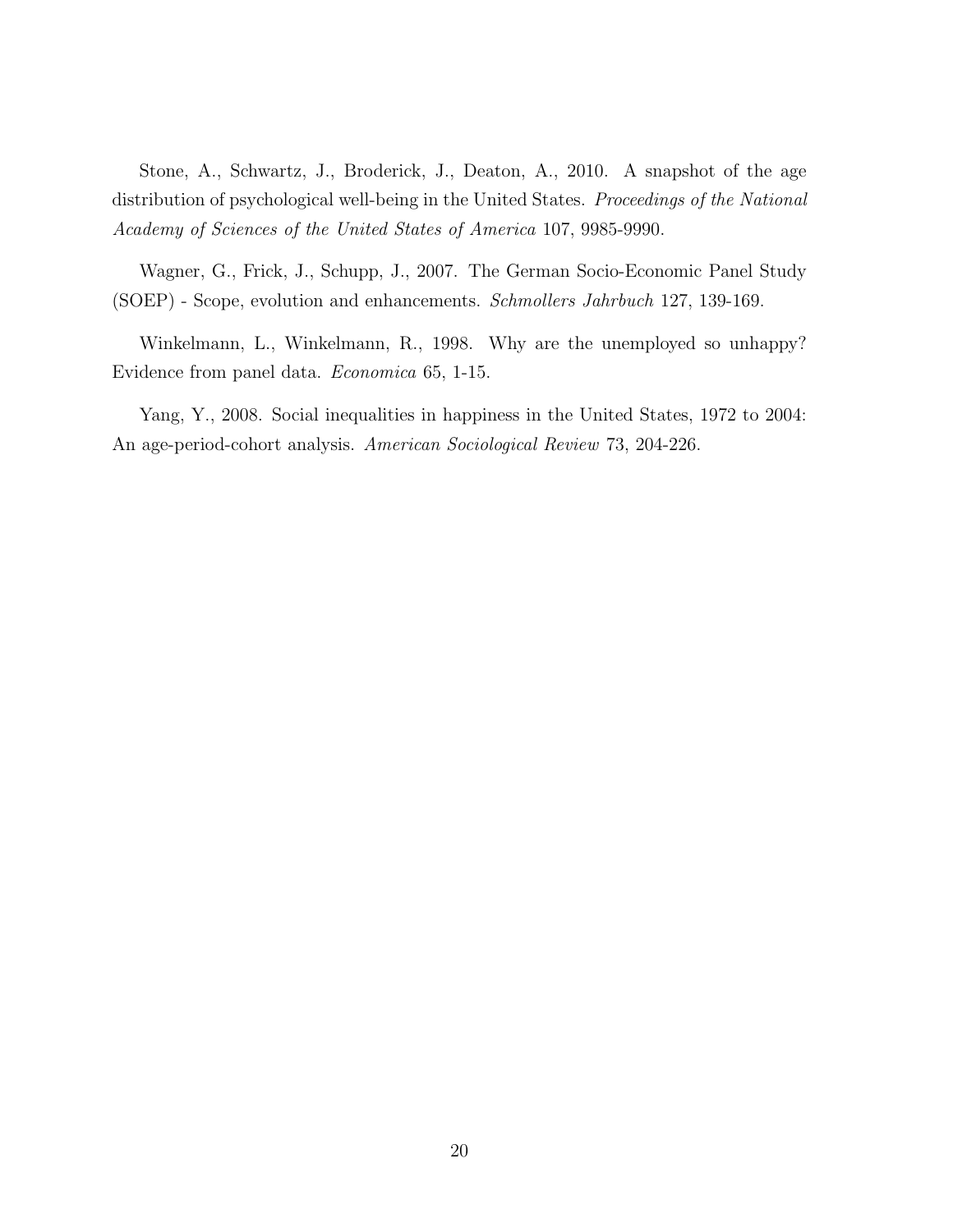# Appendix 1: Transforming age and time dummies in the first-difference framework

Let us start again from the example with 5 age groups, 3 time periods, and 7 cohorts outlined in Section 3.1. As for the first-difference framework, one might wonder what happens if one transforms the time dummies and age dummies as well, along with the dependent variable, and hence we estimate the following equation:

$$
\Delta_t W B_{i,j,k} = \sum_{j=2}^5 \alpha_j \Delta_t a_j + \sum_{k=2}^3 \beta_k \Delta_t t_k.
$$
\n(9)

Differenced age and time dummies take values of -1, 0, and 1. If, for a particular observation, differenced time dummy  $\Delta_t t_k = 1$ , it follows that  $\Delta_t t_{k-1} = -1$ . In this example, an observation made in Time Period 3 will have  $\Delta_t t_3$  equal to 1, and  $\Delta_t t_2$ equal to -1. In Time Period 2,  $\Delta_t t_2$  equals 1 and  $\Delta_t t_3$  equals 0. The values of the differenced age dummies  $\Delta_t a_j$  can be summarized as follows:

|           |          |          | $\Delta_t a_2 \quad \Delta_t a_3 \quad \Delta_t a_4 \quad \Delta_t a_5$ |   |
|-----------|----------|----------|-------------------------------------------------------------------------|---|
| $Age = 2$ | 1        | $\theta$ | 0                                                                       |   |
| $Age = 3$ | $-1$     | 1        | 0                                                                       | 0 |
| $Age = 4$ | $\theta$ | $-1$     | 1                                                                       | 0 |
| $Age = 5$ | 0        | 0        | -1                                                                      |   |

The matrix in (10) shows us the values for the  $\Delta t_k$  and  $\Delta_t a_j$  variables as in Equation (9).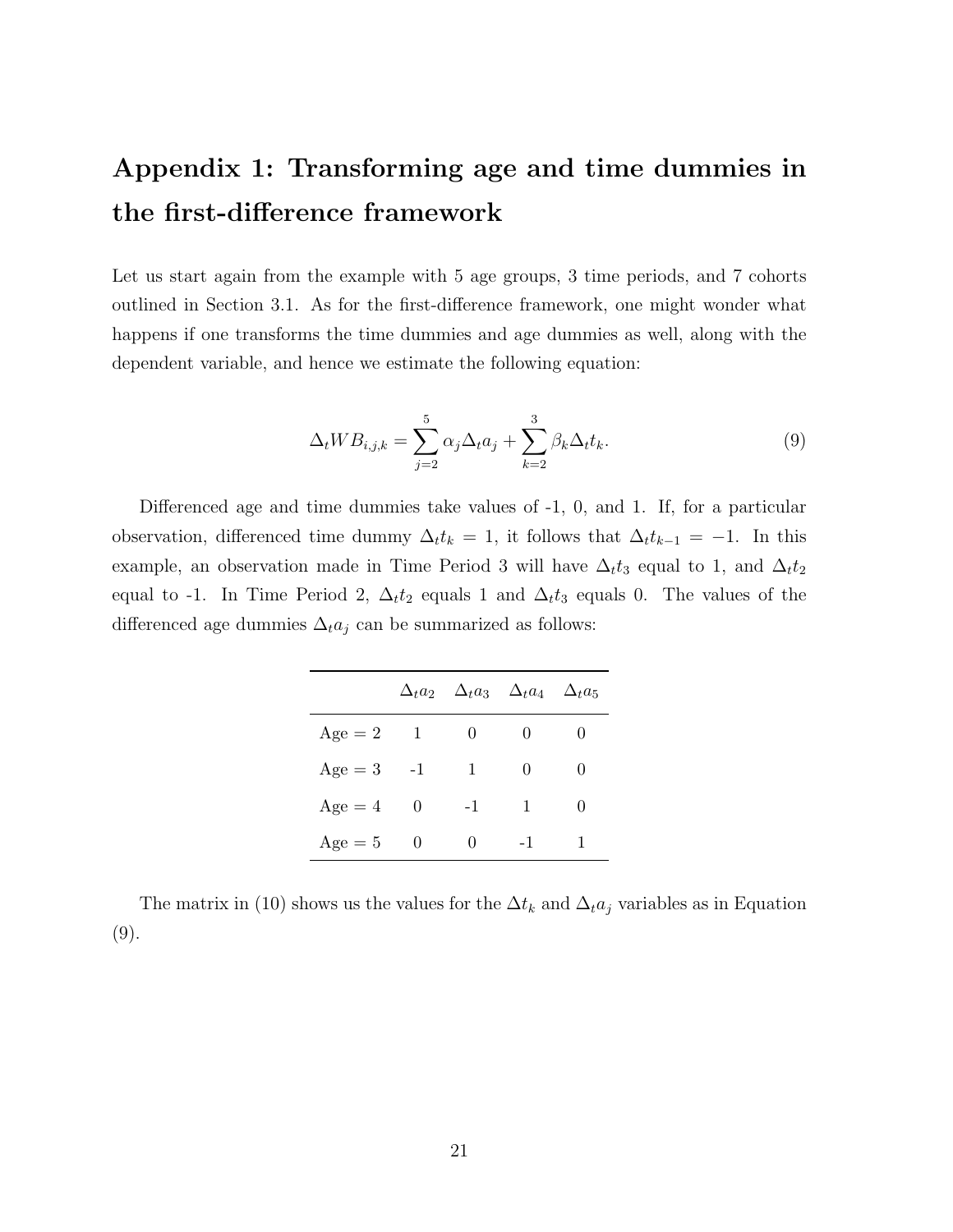|                          |                |                |                                             | $\Delta_t t_2 \quad \Delta_t t_3 \quad \Delta_t a_2 \quad \Delta_t a_3 \quad \Delta_t a_4 \quad \Delta_t a_5$ |                |                |
|--------------------------|----------------|----------------|---------------------------------------------|---------------------------------------------------------------------------------------------------------------|----------------|----------------|
| $j=2, k=2$ :             |                | $\overline{0}$ | $1 \qquad 0$                                |                                                                                                               | $\overline{0}$ | $\overline{0}$ |
| $j=3, k=2$ :             | $\overline{1}$ |                |                                             | $0 \t -1 \t 1 \t 0$                                                                                           |                |                |
| $j=4, k=2;$   1 0 0 -1 1 |                |                |                                             |                                                                                                               |                |                |
| $j=5, k=2$ :             | $\vert$ 1      |                | $0 \qquad 0 \qquad 0$                       |                                                                                                               | $-1$           |                |
| $j=2, k=3:$              |                |                | $-1 \qquad 1 \qquad \quad 1 \qquad \quad 0$ |                                                                                                               | $\overline{0}$ |                |
| $j=3, k=3$ :             |                |                | $-1$ 1 $-1$ 1                               |                                                                                                               | $\theta$       |                |
| $j=4, k=3$ :             |                | $-1$ 1 0       |                                             |                                                                                                               |                |                |
| $j=5, k=3:$              |                |                | $\overline{0}$                              | $\begin{array}{cc} 0 \end{array}$                                                                             |                |                |

Again, only 5 out of the 8 rows are linearly independent, and thus we are again forced to fix one of the 6 parameters in order to identify the other 5. If we drop  $\Delta_t a_2$ , which means assuming that the age effects for ages 1 and 2 are equal, one obtains the following solution for the remaining parameters:

$$
\beta_2 = (A_2 - A_1) + (T_2 - T_1) \n\beta_3 = 2(A_2 - A_1) + (T_3 - T_2) + (T_2 - T_1) \n\alpha_3 = (A_3 - A_2) - (A_2 - A_1) \n\alpha_4 = (A_4 - A_3) + (A_3 - A_2) - 2 * (A_2 - A_1) \n\alpha_5 = (A_5 - A_4) + (A_4 - A_3) + (A_3 - A_2) - 3 * (A_2 - A_1)
$$
\n(11)

Without a loss of generality, one can set  $A_1$  and  $T_1$  equal to 0 (the benchmark). The solution for the  $\alpha$ - and  $\beta$ -parameters can then be written as follows:

$$
\beta_2 = A_2 + T_2 \n\beta_3 = 2A_2 + T_3 \n\alpha_3 = A_3 - A_2 \n\alpha_4 = A_4 - 2A_2 \n\alpha_5 = A_5 - 3A_2
$$
\n(12)

We thus obtain the actual curvature of well-being over time and over the life cycle instead of the first derivative, under the condition that the normalization assumption is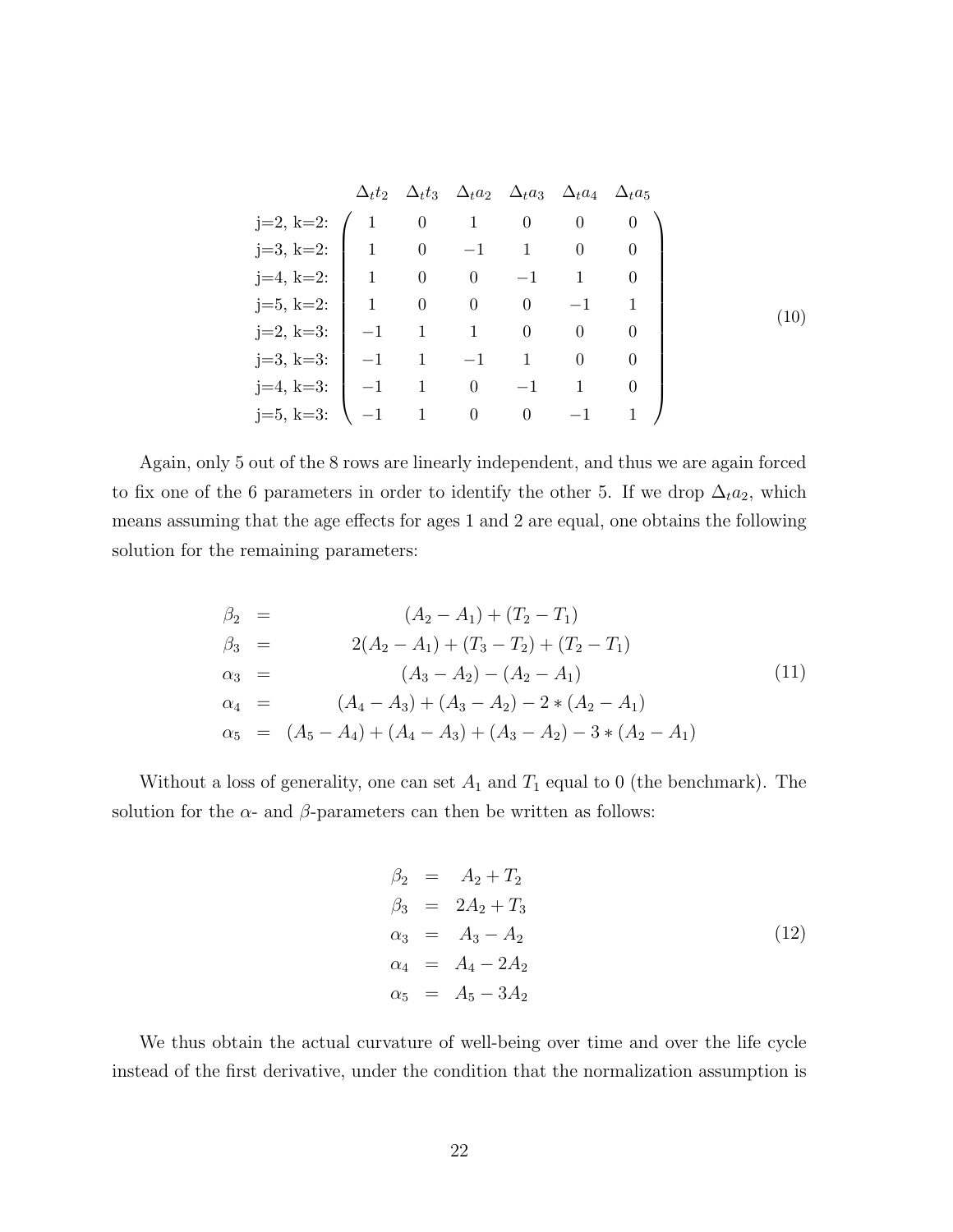correct, hence if  $A_2$  equals 0 as well. An incorrect normalization will not only vertically shift the curves up or down, but will also alter their slope.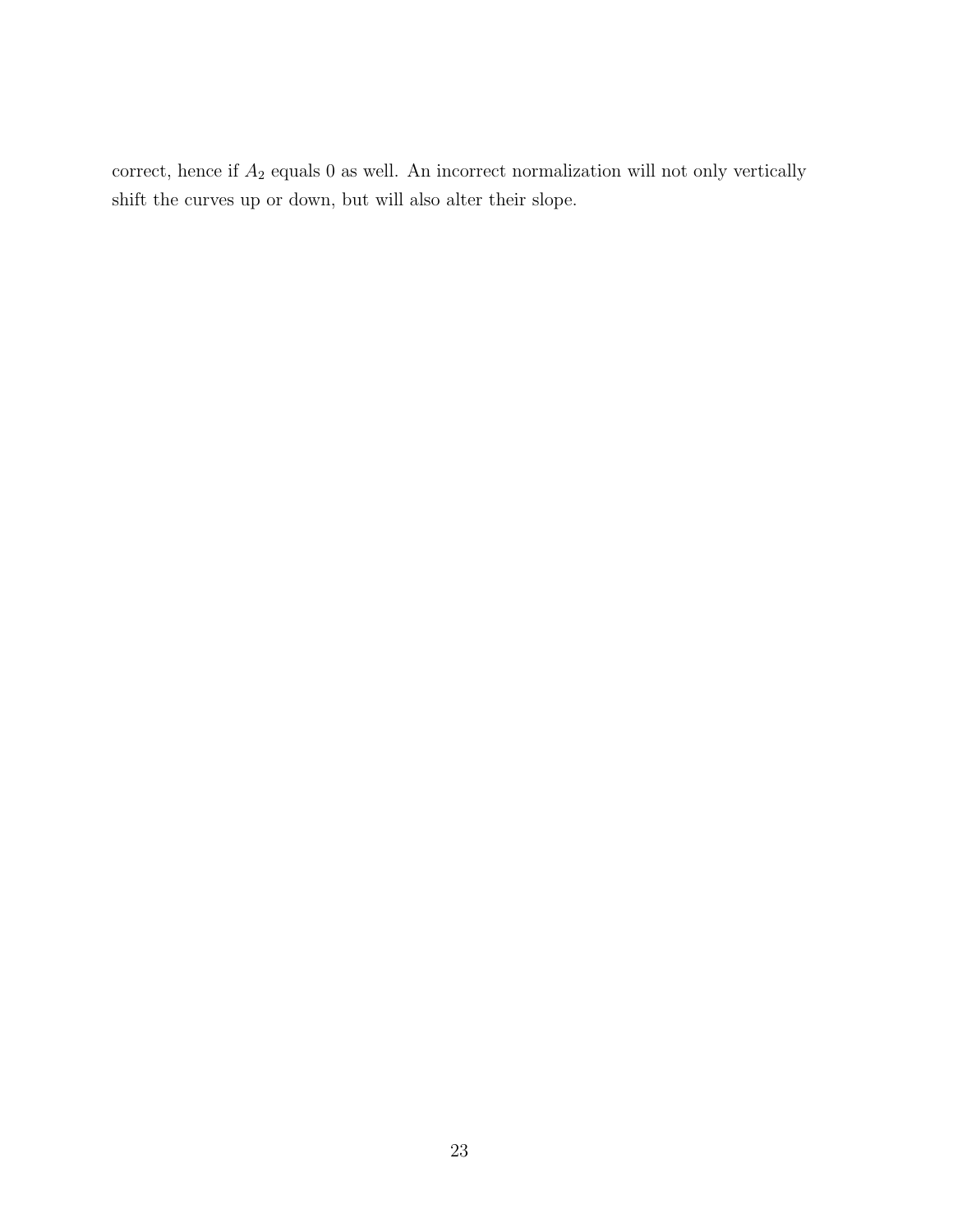# Appendix 2: A more parsimonious regression specification to retrieve second derivatives

The curves in Figures 5 to 7 do not reveal smooth patterns, and a reader might find it hard to interpret them. One should remember that the regression specifications require much from the data, as the most flexible specification has been requested. Inspired by Attanasio (1993), let us turn to a more parsimonious model and estimate a regression of the form:

$$
\Delta_t a g e_{i,k}^2 + \alpha_3 \Delta_t a g e_{i,k}^3 + \sum_{k=2}^{24} (\beta_k \Delta_t t_k) + X' \delta.
$$
 (13)

This specification includes differenced higher order terms of age instead of age dummies, and assumes that well-being evolves rather smoothly over the life cycle, seemingly, a natural assumption. It is important to note that the less flexible specification is useful in order to require less of the data, and that it is *not* a necessary intervention to overcome a structural identification problem. The specification in Equation (13) does not contain a linear age term. Indeed, differencing a linear age term leaves us with a constant, as does the differencing of a linear time term. A linear age trend is therefore indistinguishable from a linear time trend.

Once  $\alpha_2$  and  $\alpha_3$  are known, one can use them to draw the first derivative of well-being to age up to a constant.

$$
\frac{d(WB)}{d(age)} = CST + 2 * \alpha_2 * age + 3 * \alpha_3 * age^2 \tag{14}
$$

where *CST* is unknown. The second derivative can then be computed as:

$$
\frac{d^2(WB)}{d(age)^2} = 2 * \alpha_2 + 6 * \alpha_3 * age.
$$
\n(15)

The calculations of the second derivative are graphically represented in Figure 8 for West and East Germany. For West Germany, the age at which the second derivative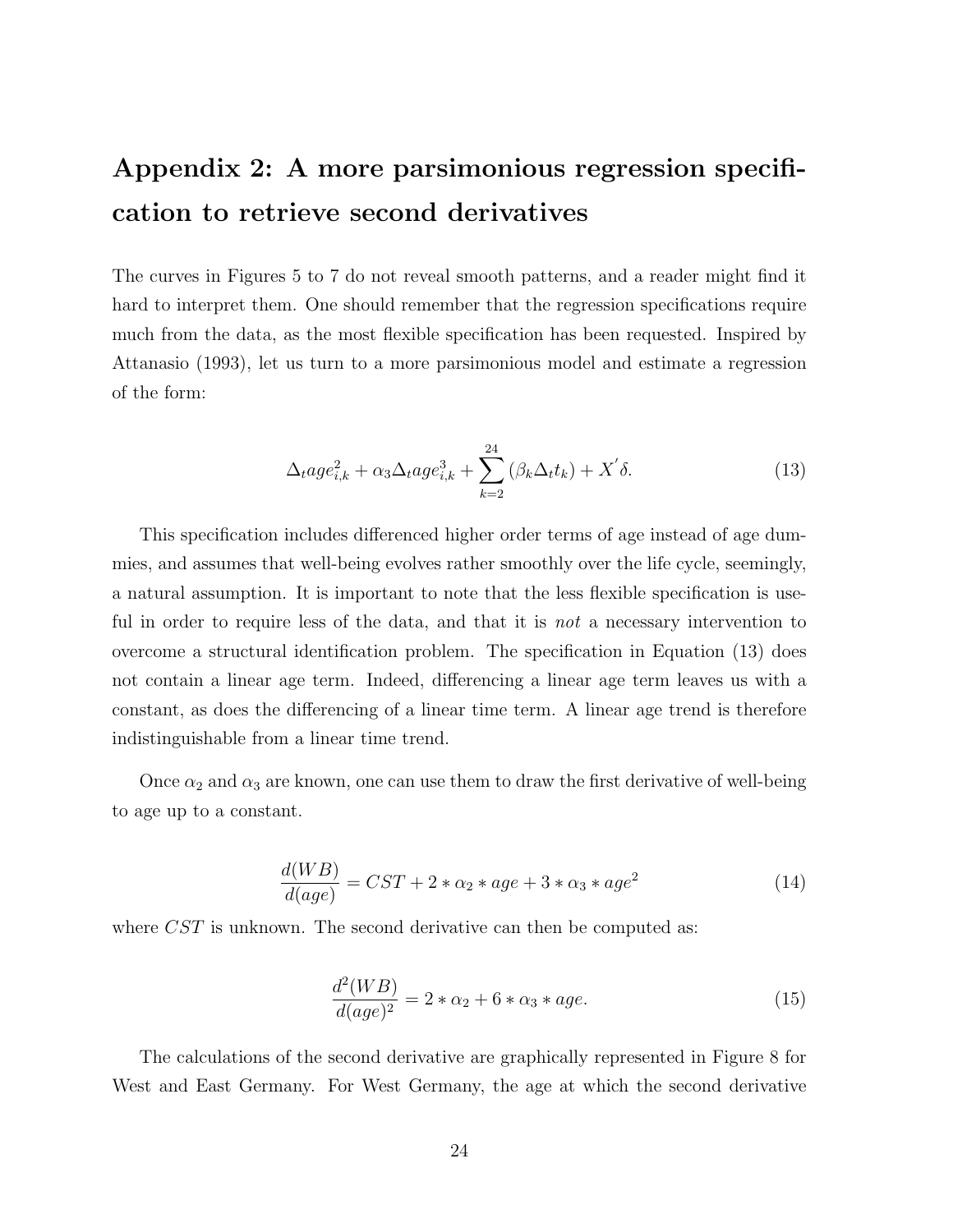switches from positive to negative, or put otherwise, the age at which the first derivative switches from upward sloping to downward sloping, is estimated at 47. This result is in line with a decline in life satisfaction before midlife with a decreasing pace, and an increase in life satisfaction after midlife, also with a decreasing pace. The hypothesis that the second derivative between the age of 20 and the age of 47 is equal to 0 can be rejected at all significance levels with a Wald statistic of 11.78.

The curves for West and East Germany depicting the second derivative of well-being to age are indistinguishable from each other. For East Germany, the switch from a positive to a negative second derivative occurs at the age of 47.5. The null hypothesis that the second derivative of well-being to age equals 0 between the age of 20 and 47.5 can be rejected at all significance levels with a Wald test of 6.11.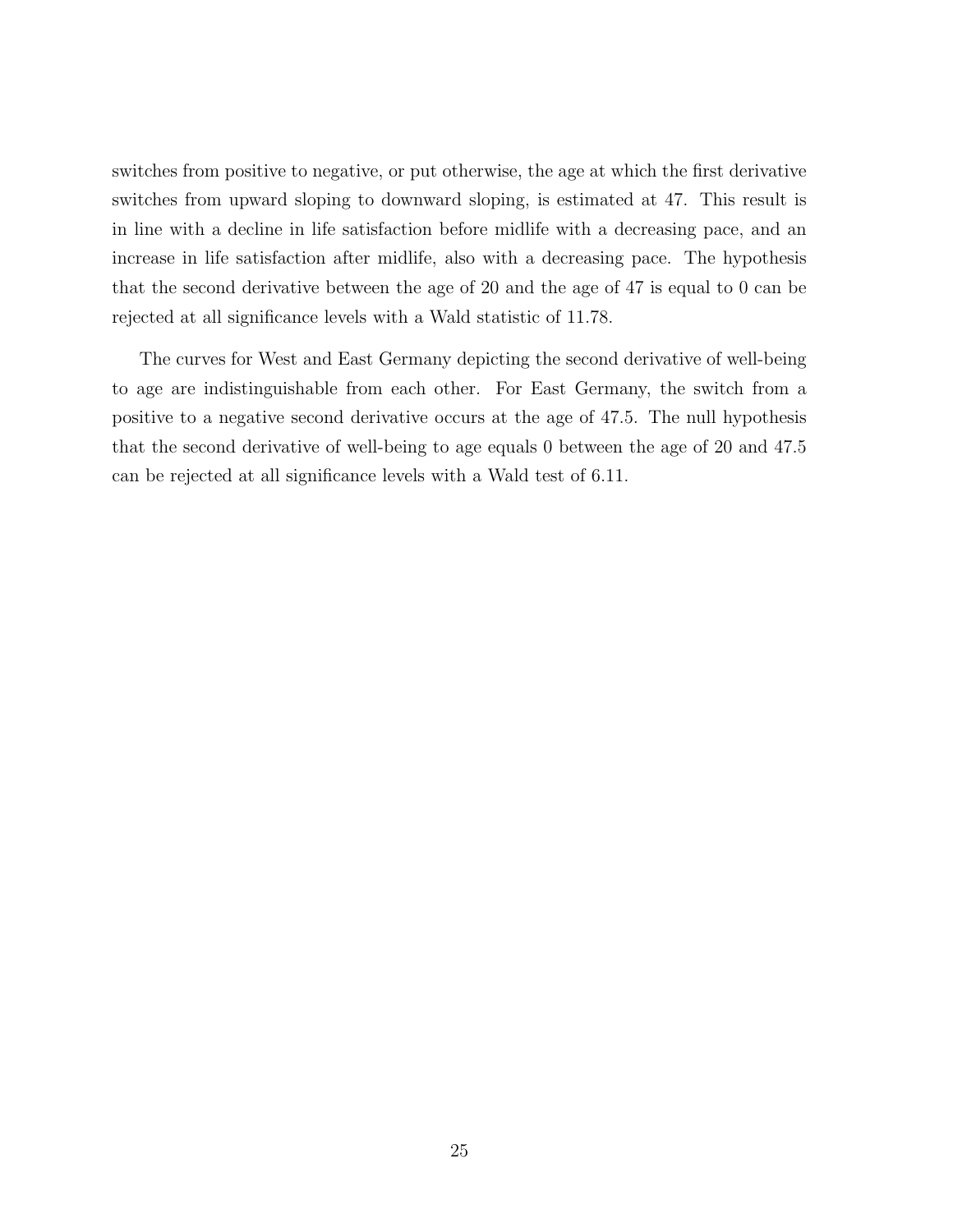Table 1: An Overview of Cohorts For Each Period-Age Combination

|  | $Age = 1$ $Age = 2$ $Age = 3$ $Age = 4$ $Age = 5$       |  |  |
|--|---------------------------------------------------------|--|--|
|  | $Time = 1$ Cohort 3 Cohort 4 Cohort 5 Cohort 6 Cohort 7 |  |  |
|  | Time = 2 Cohort 2 Cohort 3 Cohort 4 Cohort 5 Cohort 6   |  |  |
|  | $Time = 3$ Cohort 1 Cohort 2 Cohort 3 Cohort 4 Cohort 5 |  |  |
|  |                                                         |  |  |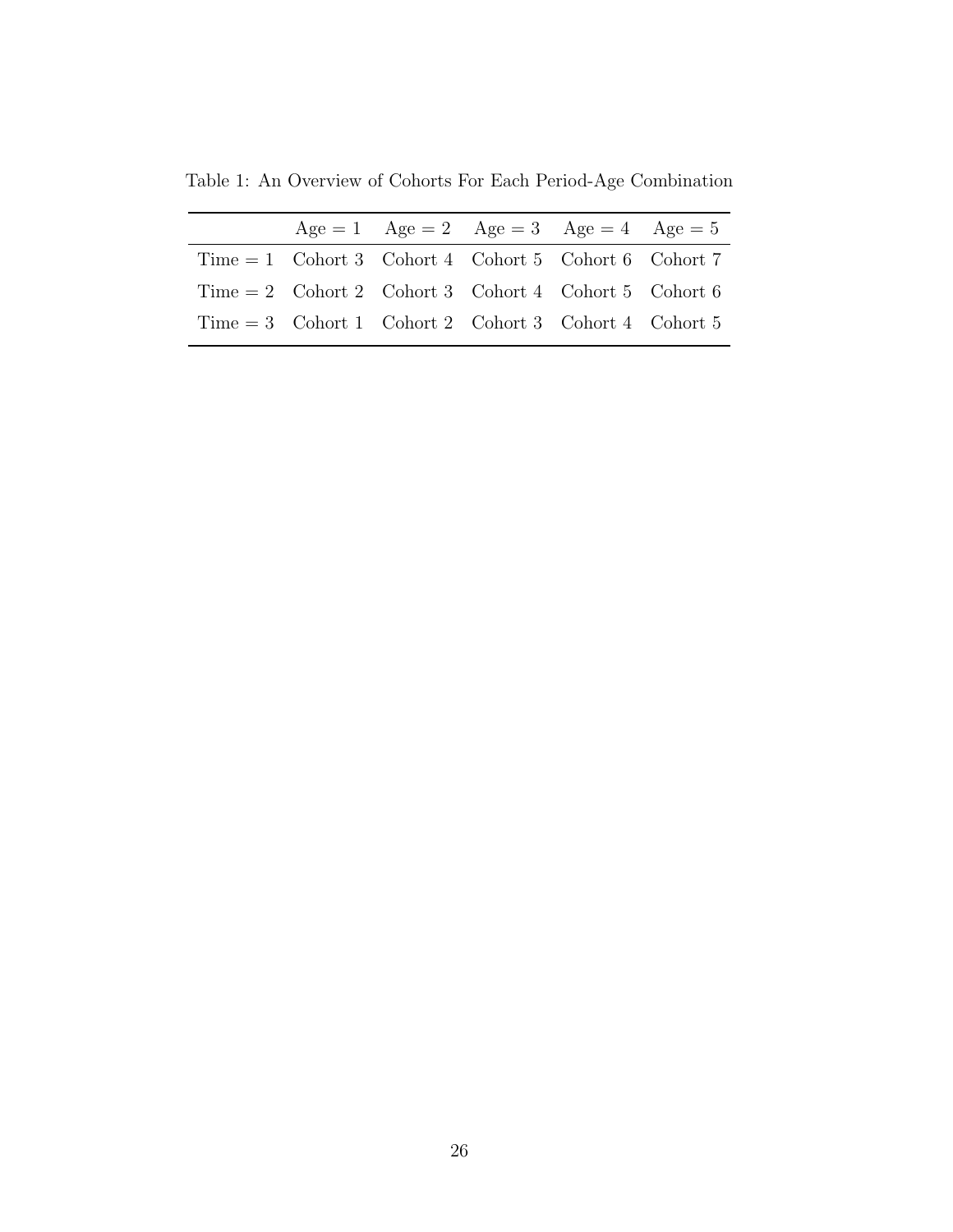Figure 1: Subjective Well-Being and Age: Pooled OLS Results, a Full Set of Time Dummies Included



$$
WB = \sum_{j=2}^{69} a_j \alpha_j + \sum_{k=2}^{24} t_k \beta_k
$$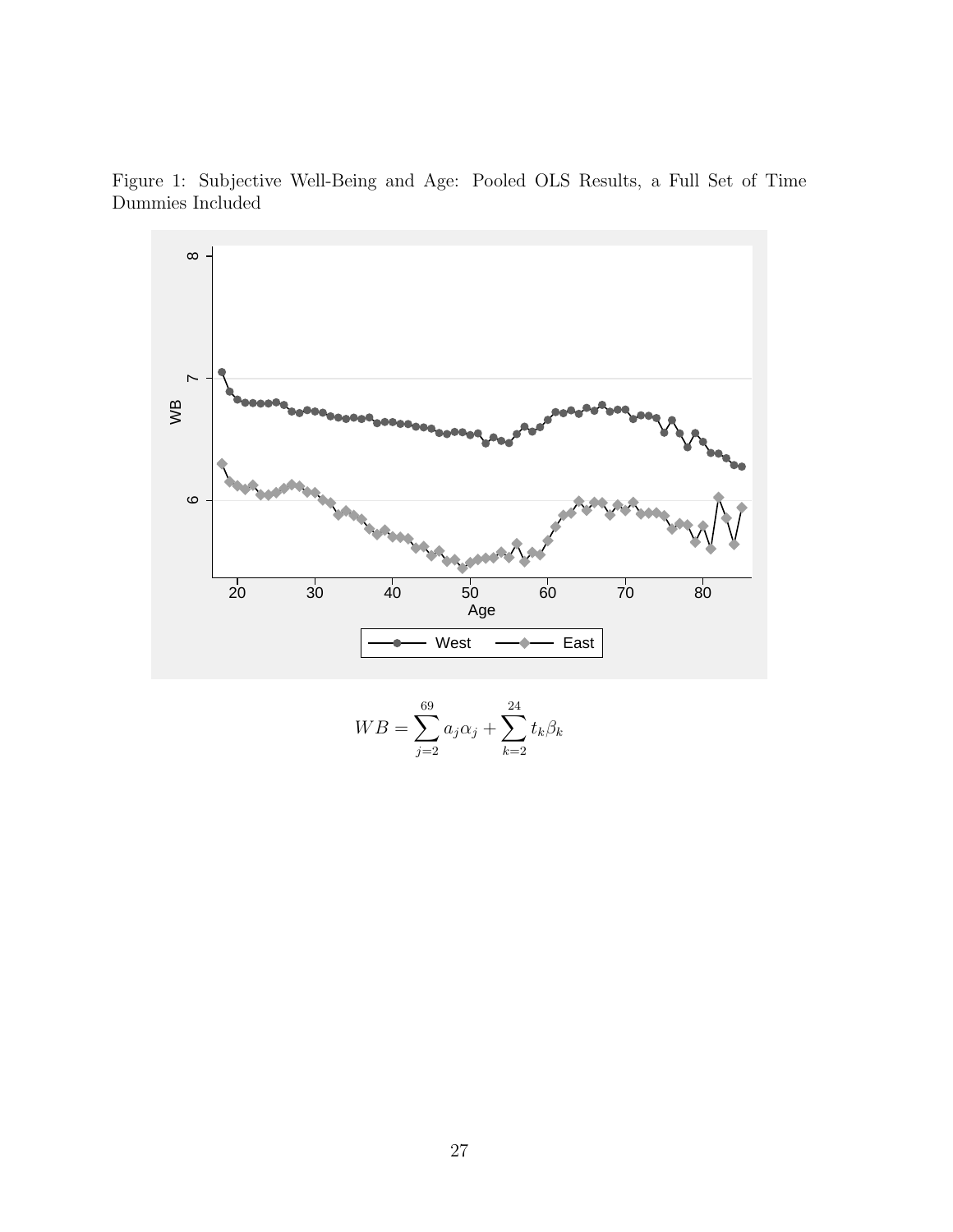Figure 2: Subjective Well-Being and Age: Pooled OLS Results, Standard Controls and a Full Set of Time Dummies Included



$$
WB = \sum_{j=2}^{69} a_j \alpha_j + \sum_{k=2}^{24} t_k \beta_k + X' \delta
$$

Standard controls include labour force dummies, marital status dummies, and income.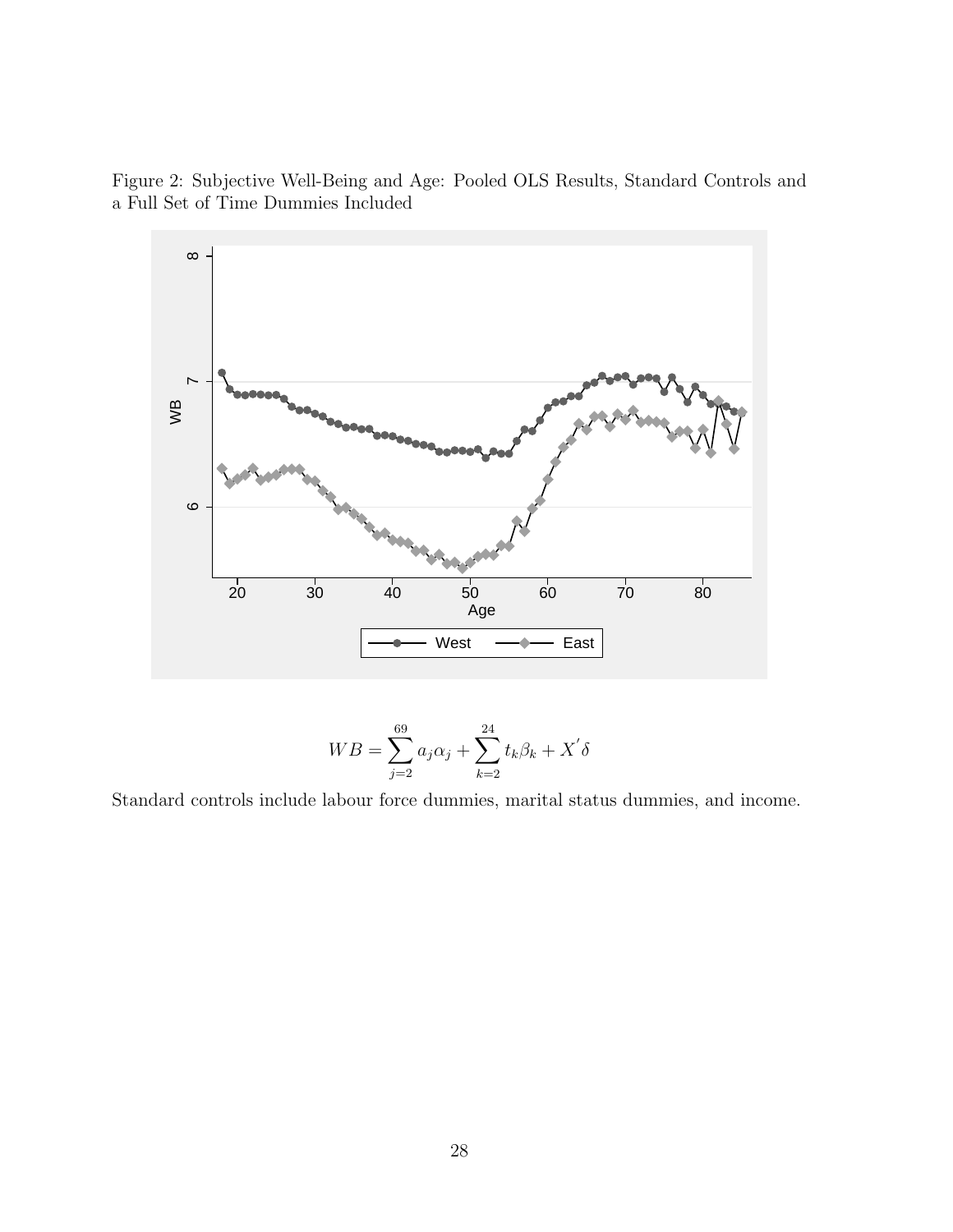Figure 3: Subjective Well-Being and Age: Pooled OLS Results, a Full Set of Year-of-Birth Dummies Included



$$
WB = \sum_{j=2}^{69} a_j \alpha_j + \sum_{l=2}^{92} c_l \gamma_l
$$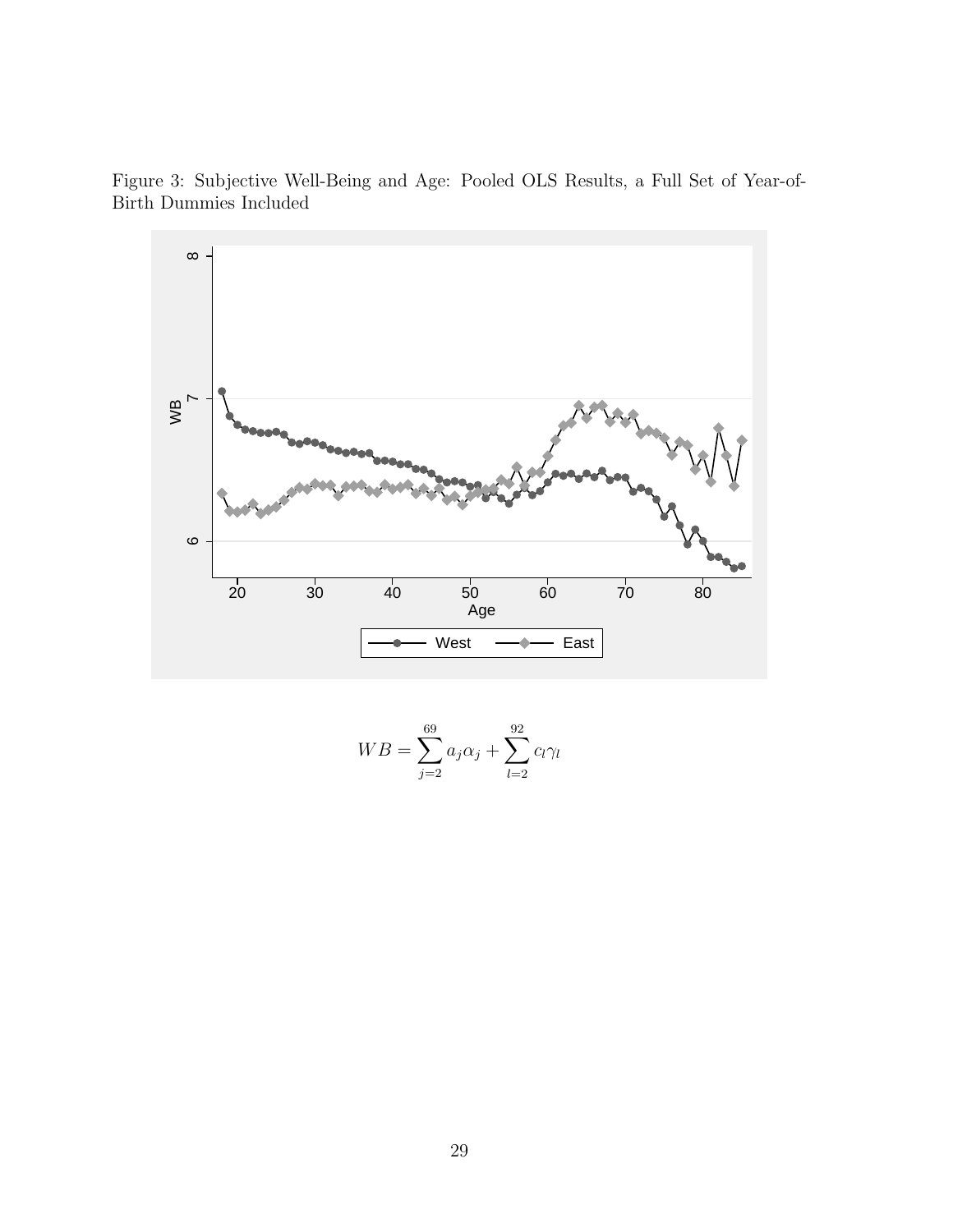Figure 4: Subjective Well-Being and Age: Pooled OLS Results, Standard Controls and a Full Set of Year-of-Birth Dummies Included



$$
WB = \sum_{j=2}^{69} a_j \alpha_j + \sum_{l=2}^{92} c_l \gamma_l + X' \delta
$$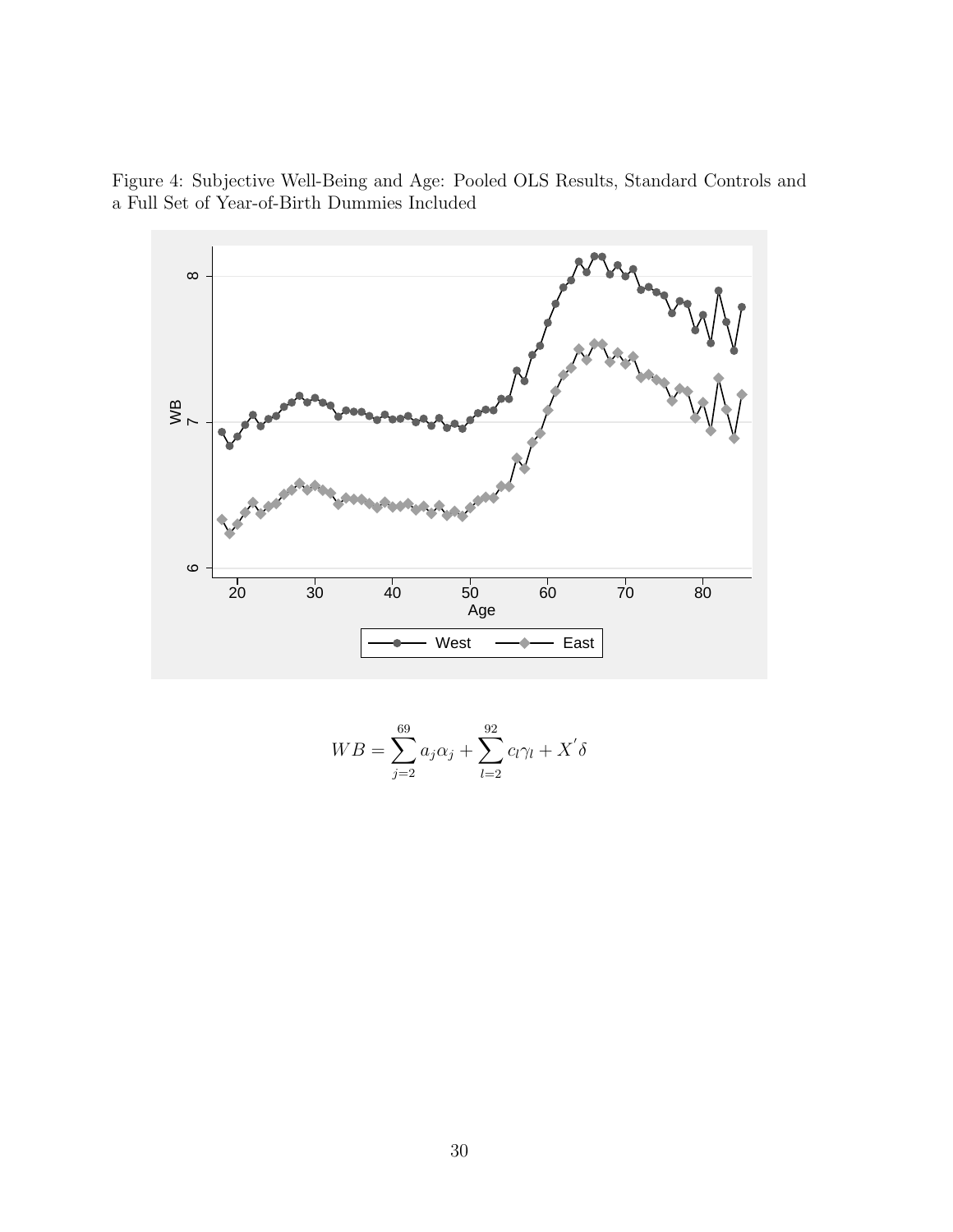Figure 5: Subjective Well-Being and Age: Estimating the First Derivative in a First-Difference Framework, Some Standard Controls Included



$$
\Delta_t WB = \sum_{j=3}^{69} a_j \alpha_j + \sum_{k=2}^{24} t_k \beta_k + X' \delta
$$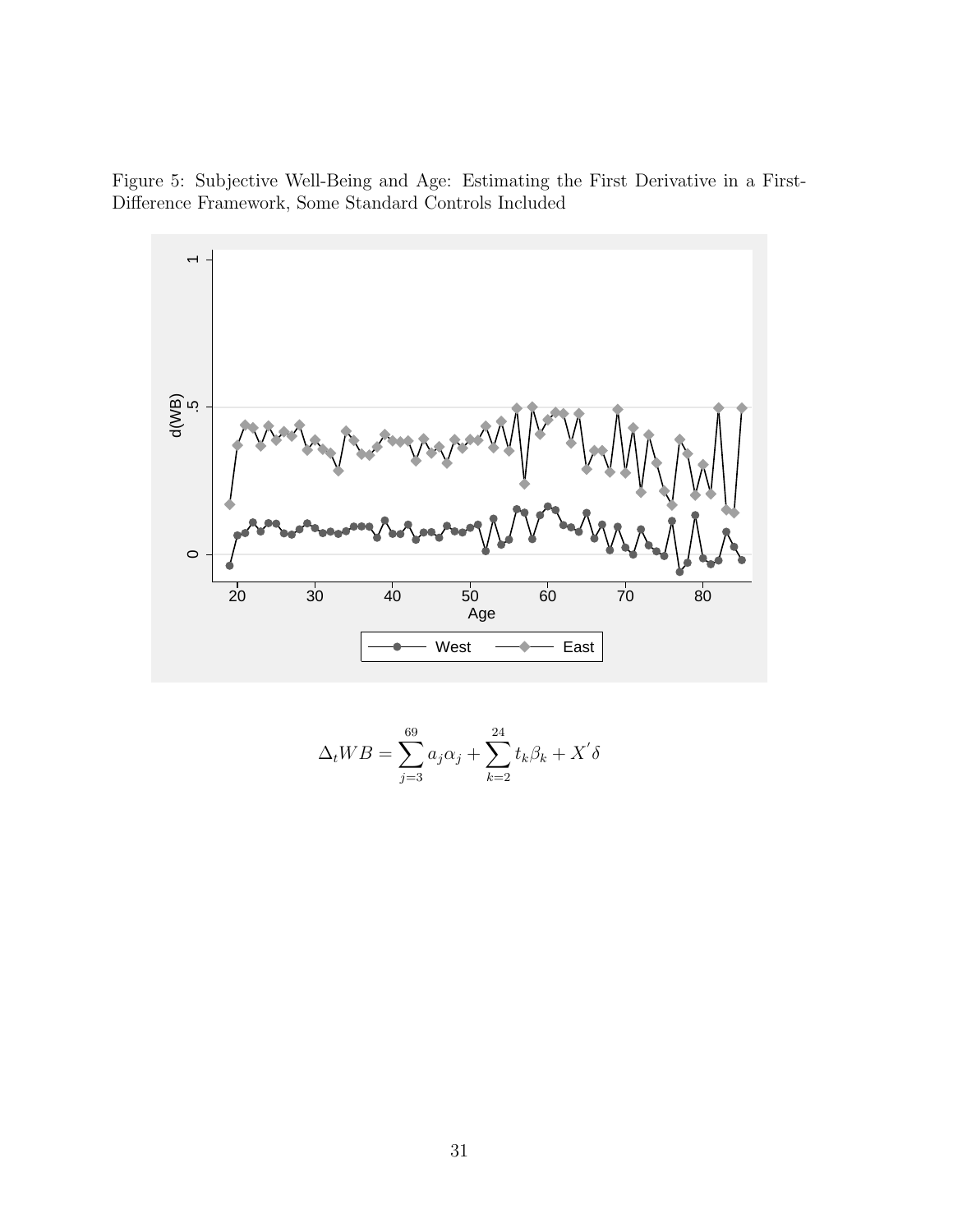Figure 6: Subjective Well-Being and Age: Estimating the First Derivative under Different Normalization Assumptions, Standard Controls Included

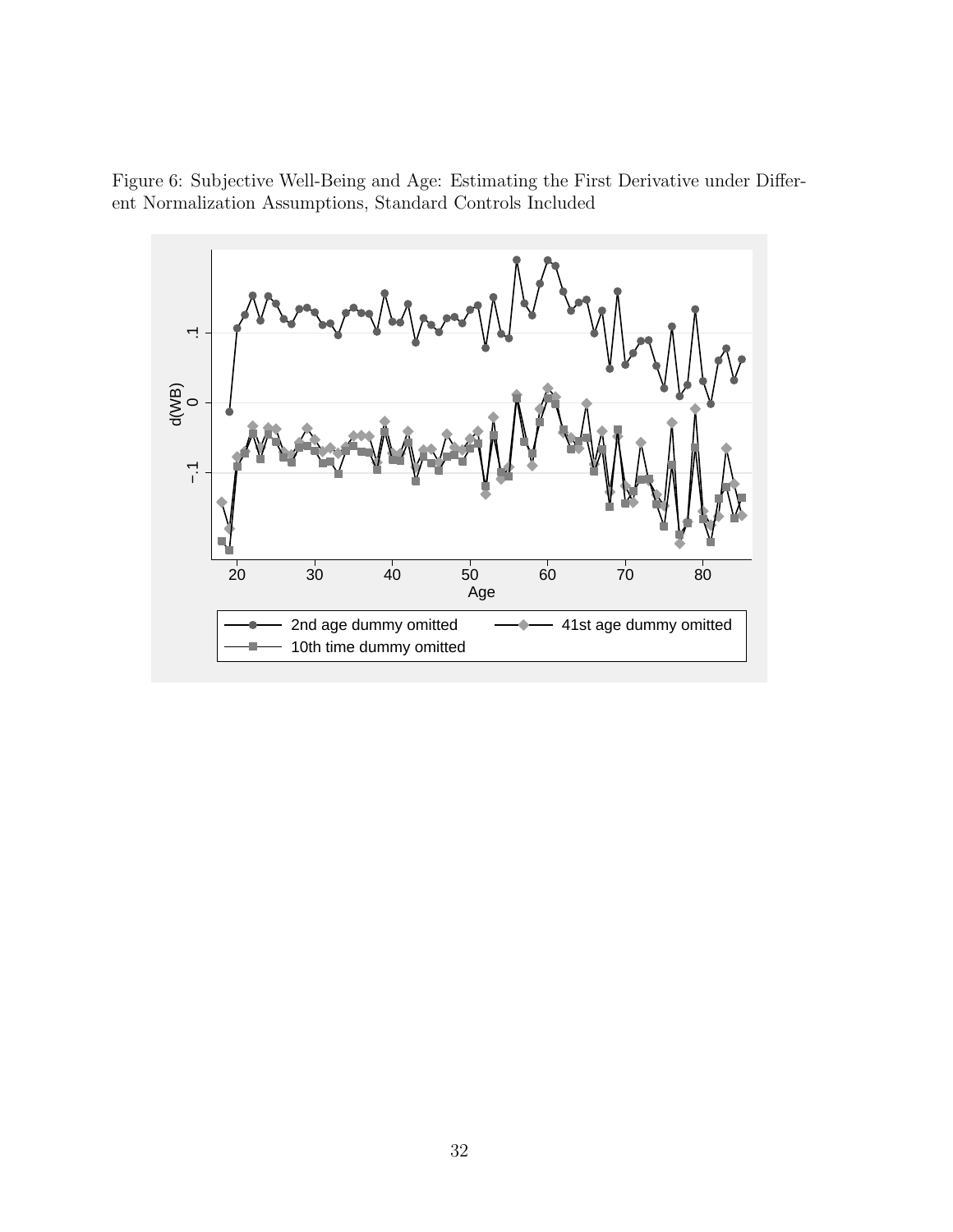

Figure 7: A Graphical Representation of the Second Derivative of Well-Being to Age